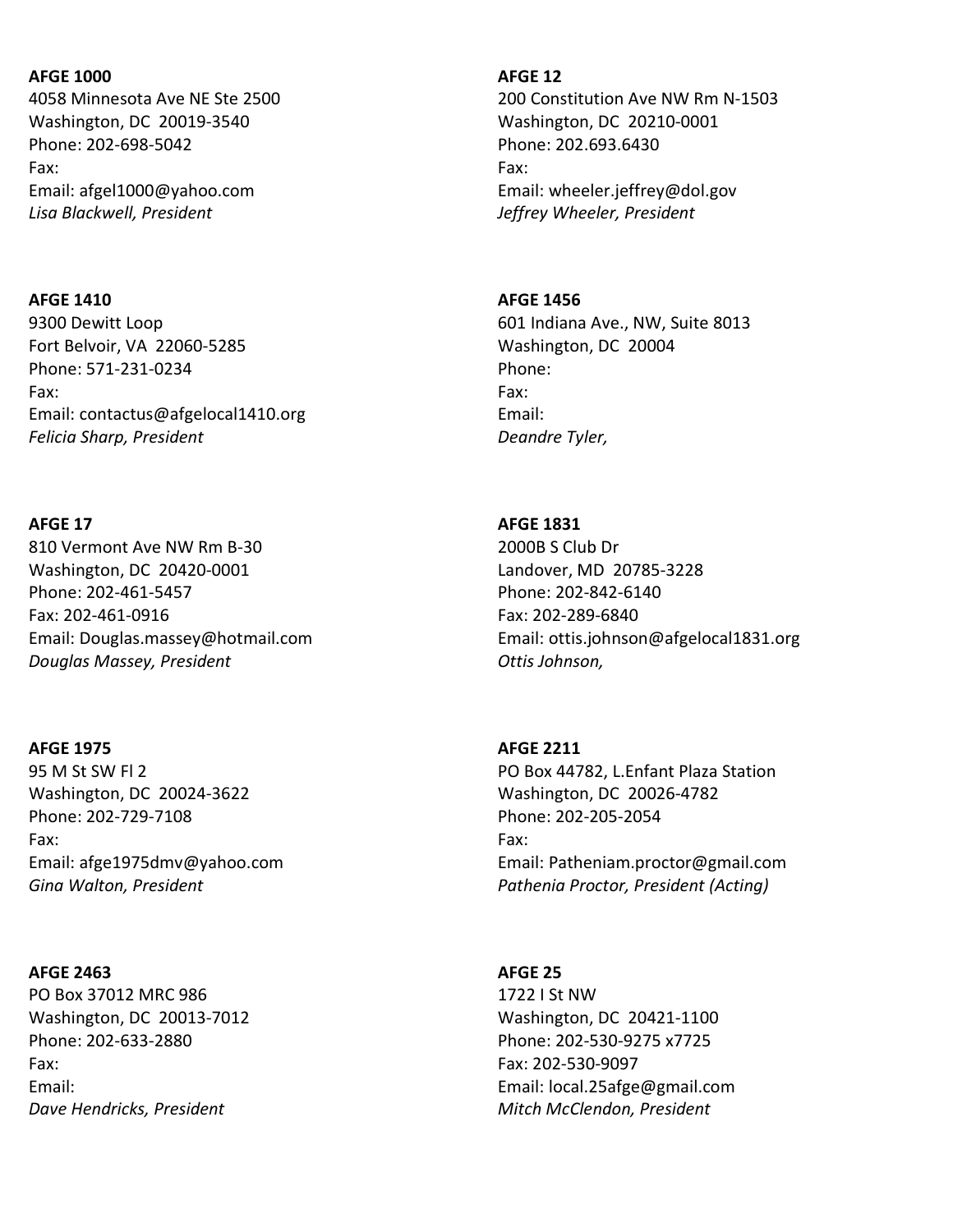## AFGE 2725

PO Box 75960 Washington, DC 20013-0960 Phone: 202-842-4540 Fax: 202-289-4190 Email: mgillis@afge2725.com Miranda Gillis, President

### AFGE 2782

PO Box 130 Suitland, MD 20752-0130 Phone: 301-763-3175 Fax: 301-763-4132 Email: president@afge-local2782.org Johnny Zuagar, President

#### AFGE 2876

PO Box 2990 Washington, DC 20013-2990 Phone: 202-512-2010 x31575 Fax: 202-512-1693 Email: tmingo@gpo.gov Tina Mingo,

#### AFGE 32

1900 E St NW # 2H30 Washington, DC 20415-0001 Phone: 202-606-1080 Fax: 202-606-5097 Email: afgelocal32@outlook.com Soraya King, President

#### AFGE 3403

c/o NSF, 2415 Eisenhower Avenue 8W Alexandria, VA 22314 Phone: 703-292-4695 Fax: Email: dverardo@nsf.gov David Verardo, President

#### AFGE 2741

105 Madison St NW Washington, DC 20011-2311 Phone: Fax: Email: jonesbj21@yahoo.com Barbara Jones, President

### AFGE 2798

50 Irving St NE Rm 3D218 Washington, DC 20422-0001 Phone: Fax: Email: stanleysnow2015@gmail.com Stanley Snow, President

#### AFGE 2978

PO Box 77441 Washington, DC 20013-6588 Phone: 202-893-8349 Fax: Email: afgecarroll2978@gmail.com Carroll Ward, President

### AFGE 3331

PO Box 1320 Laurel, MD 20725-1320 Phone: 202-304-4741 Fax: Email: James.Nathaniel@epa.gov Nate James, President

### AFGE 3615

5107 Leesburg Pike Ste 603B Falls Church, VA 22041-3223 Phone: 703-605-8331 Fax: 703-605-8332 Email: glow3615@gmail.com LeGloria Warrick,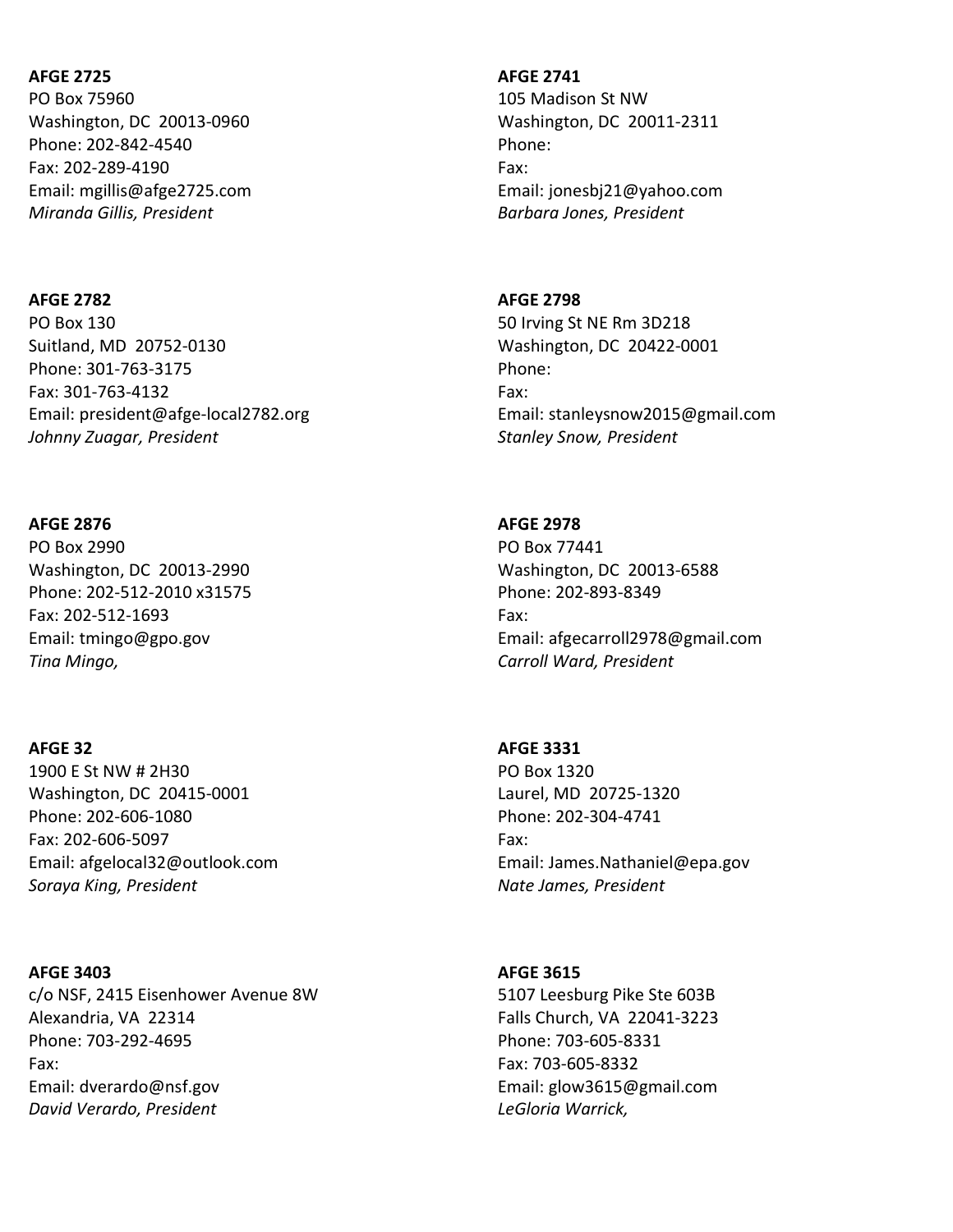### AFGE 3721

2005 Martin Luther King Jr Ave SE Ste D Washington, DC 20020-7007 Phone: 202-889-1000 Fax: 202-889-1001 Email: local3721pres@gmail.com Aretha Lyles, President

### AFGE 4055

441 G Street NW Room #3m50 Washington, DC 20314-1000 Phone: 202-761-4240 Fax: 202-761-5626 Email: Darlene.k.miller@usace.army.mil Darlene Miller, President

### AFGE 631

PO Box 54585 Washington, DC 20032-9185 Phone: 202-787-2405 Fax: 202-396-5408 Email: BJM1277@aol.com Barbara J. Milton, President

### AFGE Council 1

9528 Mary Geneva Ln Owings Mills, MD 21117-6984 Phone: 202-842-6140 Fax: Email: kingjay067@gmail.com Ottis Johnson, Jr, President

### AFGE District 14

80 M St SE Ste 340 Washington, DC 20003-3554 Phone: 202-639-6447 Fax: 202-464-5089 Email: eric.bunn@afge.org Eric Bunn, National Vice President

### AFGE 383

PO Box 77933 Washington, DC 20013-8933 Phone: 202-442-9315 Fax: Email: bj2375@gmail.com Beth McBride, President

### AFGE 476

PO Box 23462 Washington, DC 20026-3462 Phone: 202-402-3077 Fax: 2027087638 Email: Ashaki.robinson-johns@hud.gov Ashaki Robinson-Johns, President

### AFGE 65

7804 Hanover Pkwy Apt 203 Greenbelt, MD 20770-2618 Phone: Fax: Email: dorisj31@msn.com Doris Johnson, President

## AFGE Council 222

4151 7th St SW, Rm 3240 Washington, DC 20410-0001 Phone: 202-402-7545 Fax: Email: Ashaki.robinson-johns@Hud.gov Ashaki Robinson, President

### AFSCME 1072

PO Box 5720 Takoma Park, MD 20913-5720 Phone: 301-405-4922 Fax: Email: dawn@afscme1072.org Dawn Jackson, President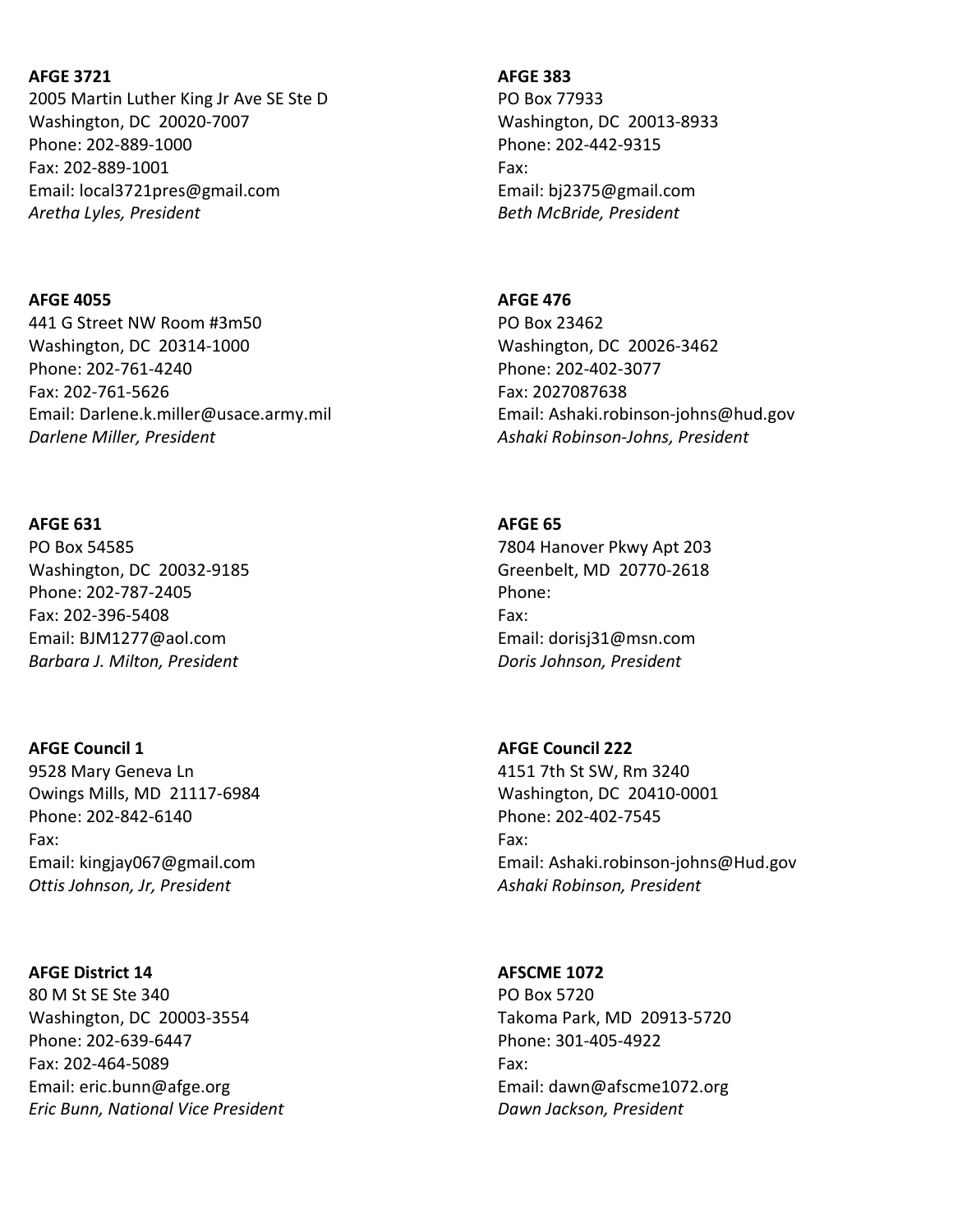1400 Mercantile Ln Ste 188 Upper Marlboro, MD 20774-5394 Phone: 301-583-3170 Fax: 301-583-3165 Email: rkwallace@co.pg.md.us Rhonda Wallace, President

### AFSCME 1207

100 M Street, SE Suite 250 Washington, DC 20003-3542 Phone: 202-520-1207 Fax: Email: Marybrew843@gmail.com Mary Brew, President

## AFSCME 1209C

4906 Blackfoot Rd College Park, MD 20740-1820 Phone: 301-474-9491 Fax: 301-474-0825 Email: tkeifine@comcast.net Timothy Kaline, President

## AFSCME 1418

100 M Street, SE Suite 250 Washington, DC 20003-3542 Phone: 202-234-6506 Fax: Email: jcummings@voanews.com Jonah Cummings, President

### AFSCME 1646

, Phone: Fax: Email:

,

## AFSCME 1200

5029 Blaine St NE Washington, DC 20019-5315 Phone: 202-413-8751 Fax: Email: mhcjazz@hotmail.com Michael Coley, President

## AFSCME 1209B

9907 Grant St Lanham, MD 20706-4719 Phone: Fax: Email: deandrebutch69@yahoo.com Deandre Thompson, President

## AFSCME 1297 72 Galveston St SW Apt 301 Washington, DC 20032-1934

Phone: 301-860-3700 Fax: Email: bsulocal1297@yahoo.com Mary Brooks, President

## AFSCME 1453

1369 Long Corner Rd Mount Airy, MD 21771-3822 Phone: Fax: Email: jjohnson@rockvillemd.gov Jerrod Johnson, President

## AFSCME 1653

100 M Street, SE Suite 250 Washington, DC 20003-3542 Phone: 202-267-0188 Fax: Email: gmaund@gmail.com Greg Maund, President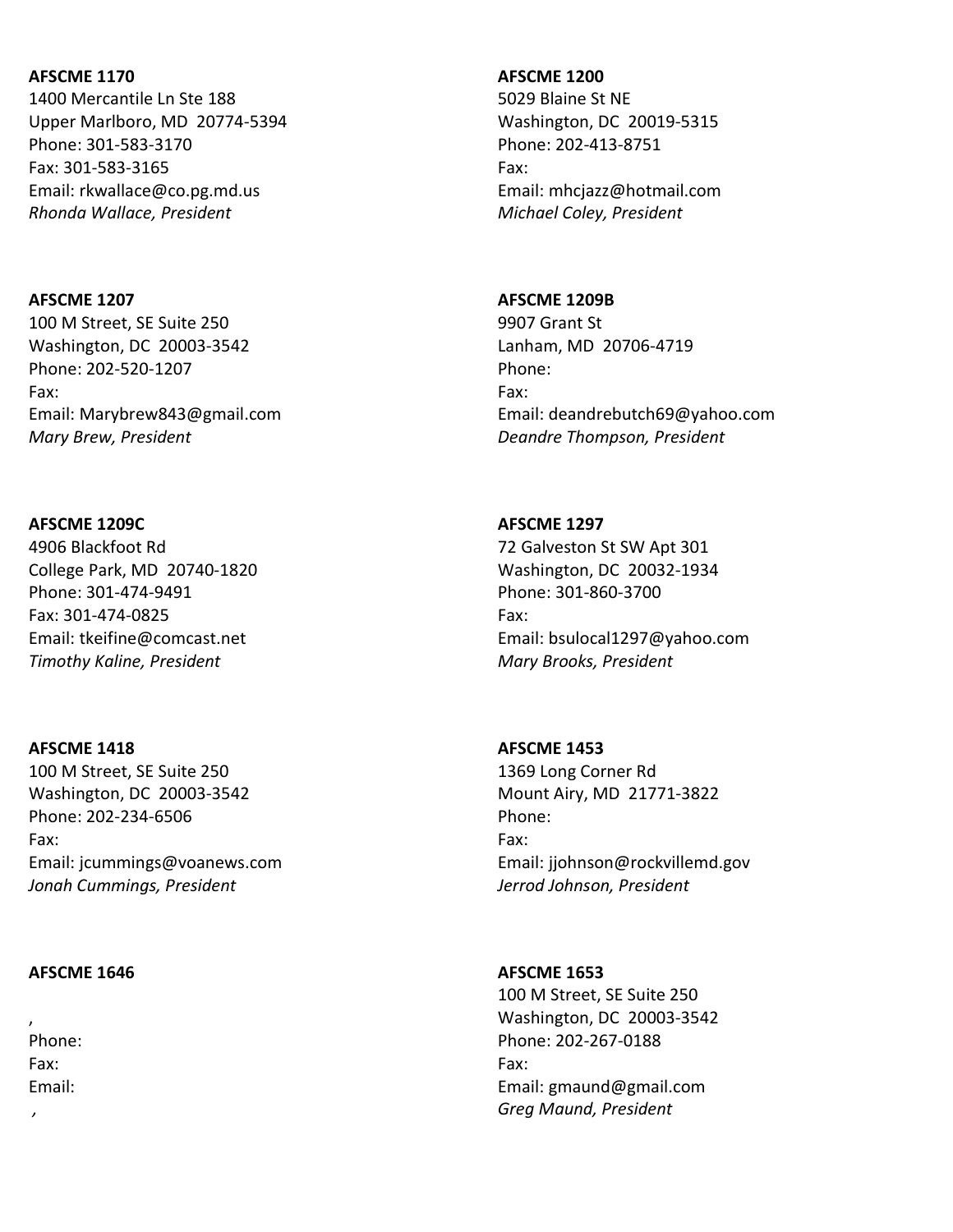29 Saint Johns St Annapolis, MD 21401-1618 Phone: 410-260-2929 Fax: 410-974-2355 Email: marvin\_dog33@yahoo.com Marvin Benson, Vice President

## AFSCME 1959 100 M St SE Ste 250 Washington, DC 20003-3542 Phone: 202-234-6506 Fax: Email: cupchurch1915@gmail.com Corey Upchurch, President

### AFSCME 2087

PO Box 4863 Washington, DC 20008-0063 Phone: 202-274-7151 Fax: 202-274-7117 Email: local2087@aol.com LaVerne Gooding-Jones, President

### AFSCME 2092

100 M St SE Ste 250 Washington, DC 20003-3542 Phone: 202-234-6506 Fax: Email: local2092@gmail.com Tanishia Barnes, President

### AFSCME 2095 (NUHHCE)

8181 Professional Pl Ste 116 Landover, MD 20785-2226 Phone: 301-577-0800 Fax: 301-577-0850 Email: Alvin.Deskins@dc.gov Alvin Eskins, President

#### AFSCME 1808

100 M Street, SE Suite 250 Washington, DC 20003-3542 Phone: 202-727-1276 Fax: 202-727-0193 Email: portia.oliver92@gmail.com Portia Oliver, President

# AFSCME 2027 100 M St SE Ste 250 Washington, DC 20003-3542 Phone: 202-606-6849 Fax: 202-606-3475 Email: kdaly@cns.gov Kelly Daly, President

## AFSCME 2091 100 M St SE Ste 250 Washington, DC 20003-3542 Phone: 202-234-6506 Ext 114 Fax: 202-561-0176 Email: Barry.carey@yahoo.com Barry Carey, President

## AFSCME 2094 (NUHHCE)

2041 Georgia Ave NW, Room 6-E16 Washington, DC 20060-0001 Phone: 202-865-1177, 202-425-8123 Fax: 202-865-7000 Email: lauretta.stevenson@aol.com Lauretta Stevenson, President

### AFSCME 2250 (ACE-AFSCME)

14440 Old Mill Road Upper Marlboro, MD 20772 Phone: 301-809-0472 Fax: 301-809-5821 Email: dyorkshire@ace-afscme.org Denise Yorkshire, President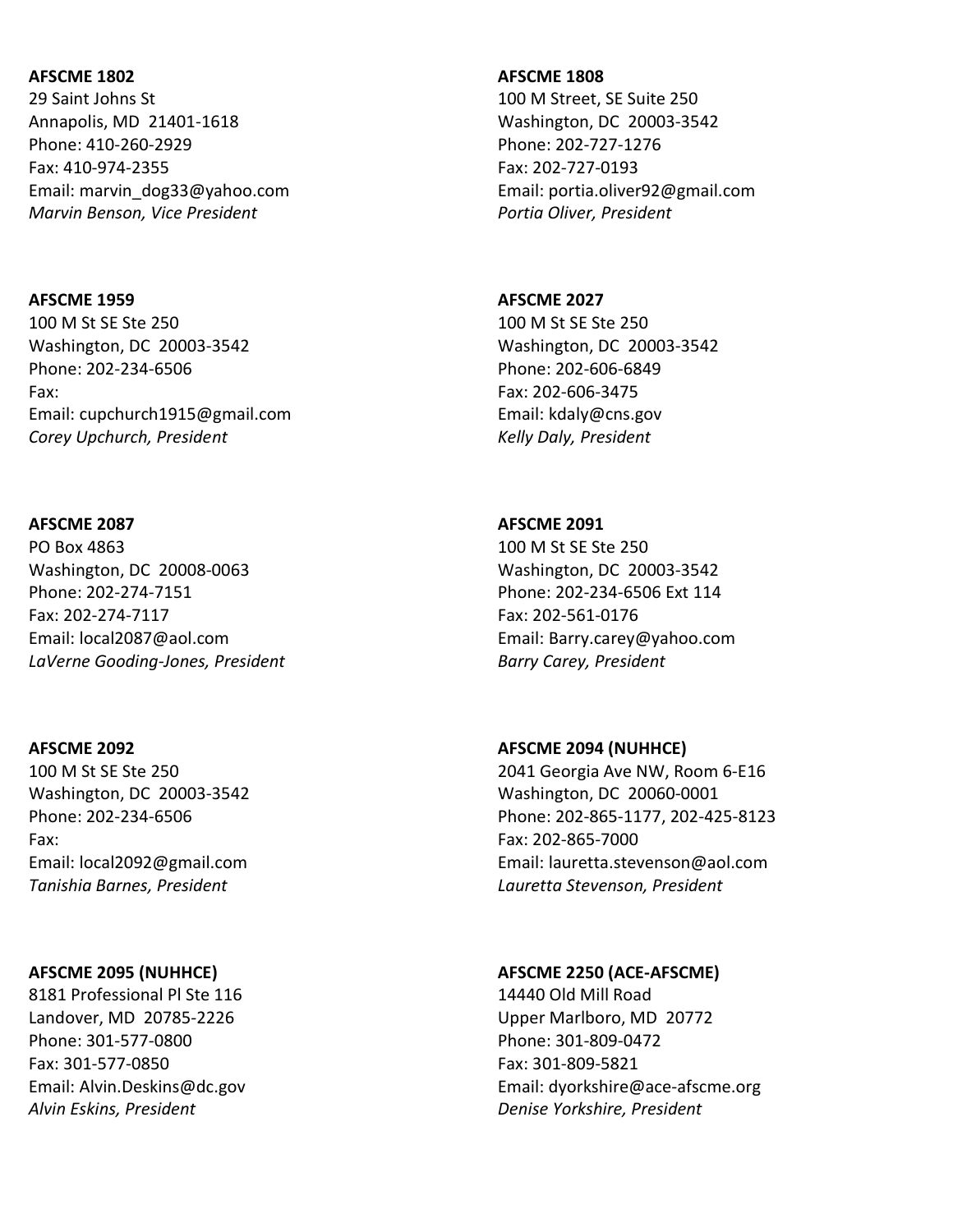100 M Street, SE Suite 250 Washington, DC 20003-3542 Phone: 202-249-3333 Fax: Email: leontruesdale@hotmail.com Leon Truesdale, President

### AFSCME 2401

100 M St SE Ste 250 Washington, DC 20003-3542 Phone: 202-570-3136 Fax: Email: enoch2401@gmail.com Wayne Enoch, LGSW, President

## AFSCME 2462

1400 Mercantile Ln Ste 188 Largo, MD 20774-5394 Phone: Fax: Email: MPHinds@co.pg.md.us Margaret Hinds-English, President

## AFSCME 2735

9410 Queens Way Rd Upper Marlboro, MD 20772 Phone: 240-832-4369 Fax: Email: bxminer@co.pg.md.us Bruce Miner, President

## AFSCME 2776

1100 4th St SW #7656 Washington, DC 20024-4451 Phone: 202-234-6506 Fax: Email: unionmem54@gmail.com Robert Hollingsworth, President

## AFSCME 2380

3577 Tabard Ln Frederick, MD 21704-7385 Phone: 240-567-5128 Fax: Email: chris.standing@montgomerycollege.edu Chris Standing, President

## AFSCME 241

6932 Blue Holly Ct District Heights, MD 20747-3255 Phone: 240-882-9834 Fax: Email: wvaughan45@gmail.com Wanda Gray, President

### AFSCME 2477

100 M Street, SE Suite 250 Washington, DC 20003-3542 Phone: 202-707-4484 Fax: Email: dacl@loc.gov Darryl Clark, President

## AFSCME 2743

1100 4th St SW Washington, DC 20024-4451 Phone: 202-234-6506 Fax: Email: itzyou@msn.com;felicia.dantzler@dc.gov Felicia Dantzler, President

## AFSCME 2830

12222 Shadetree Ln Laurel, MD 20708-2832 Phone: 410-245-5611 Fax: Email: Marilyn.moses@usdoj.gov Marilyn Moses, President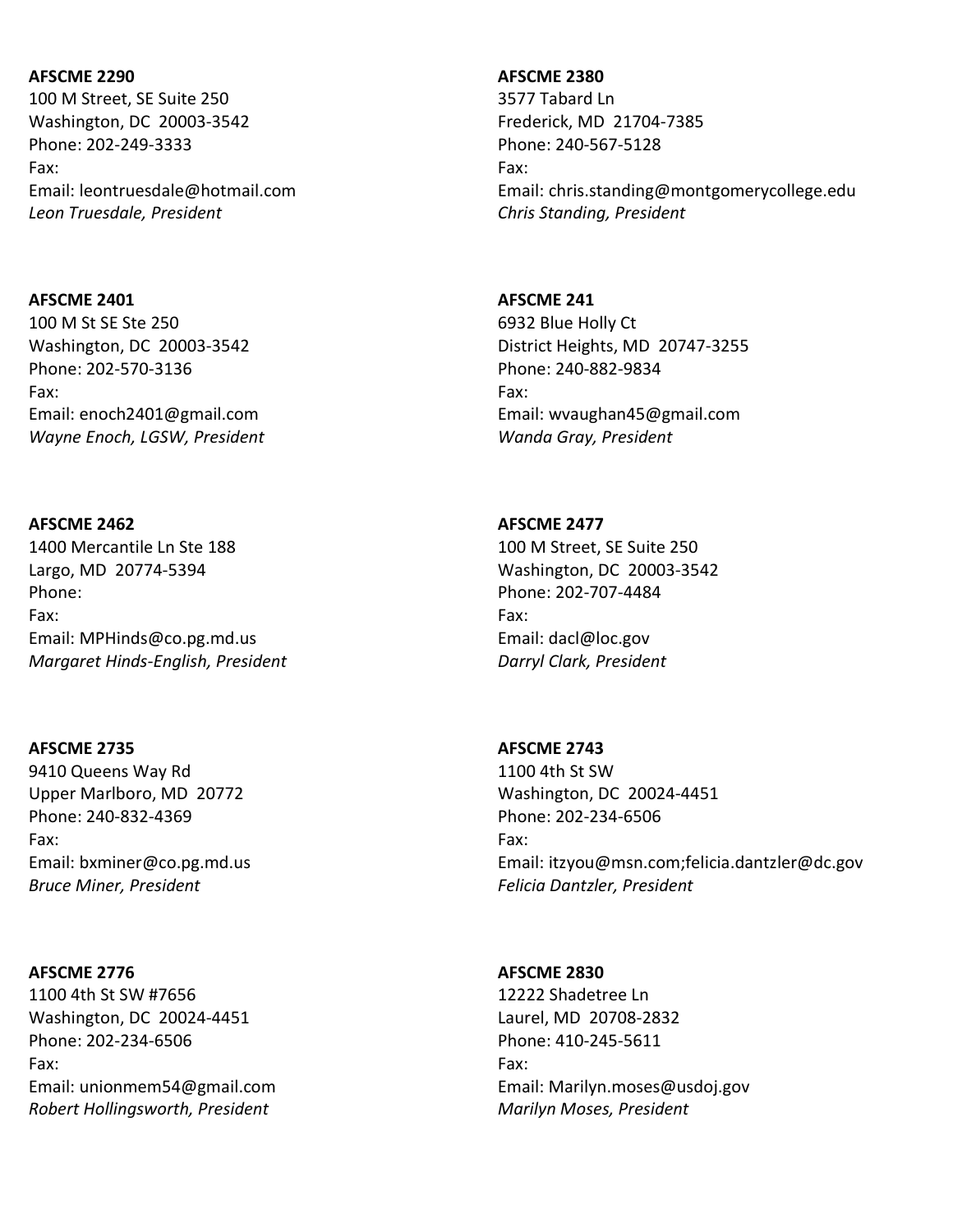100 M Street, SE Suite 250 Washington, DC 20003 Phone: Fax: Email: , President

### AFSCME 2910

101 Independence Ave SE, Rm Lm G-43 Washington, DC 20540-1000 Phone: 202-707-6493 Fax: 202-707-1873 Email: guild@loc.gov Ann Toohey, President

### AFSCME 2921

100 M St SE, Suite 250 Washington, DC 20003-3542 Phone: 202-234-6506 Fax: 202-234-6531 Email: robert.alston68@gmail.com Robert Austin, President

## AFSCME 2981

5980 Radio Station Rd La Plata, MD 20646-3337 Phone: 301-392-5577 Fax: Email: sarahbelleburch@gmail.com Sarah Burch, President

### AFSCME 3097

100 M Street, SE Suite 250 Washington, DC 20003-3542 Phone: 202-305-9618 Fax: Email: janice.fridie@usdoj.gov Janice Fridie, President

### AFSCME 2898

603 53rd St SE Apt 301 Washington, DC 20019-5958 Phone: 240-508-3173 Fax: Email: aaron.mays@wsscwater.com Aaron Mays, President

### AFSCME 2911

, Phone: Fax: Email: ,

# AFSCME 2940 100 M Street, SE Suite 250 Washington, DC 20003-3542 Phone: 202 346-7046 Fax: 301-492-5525 Email: steven.brunson@usdoj.gov Rhonda Moore, President

AFSCME 3020 1550 Larimer St Ste 507 Denver, CO 80202-1602 Phone: 303-242-6941 Fax: 844-767-7473 Email: ryan.eagleson@nad.usda.gov Ryan Eagleson, President

## AFSCME 3389

1000 Brightseat Rd Apt 113 Landover, MD 20785-3708 Phone: 301-412-2640 Fax: Email: dabeasley@co.pg.md.us Deborah Beasley, President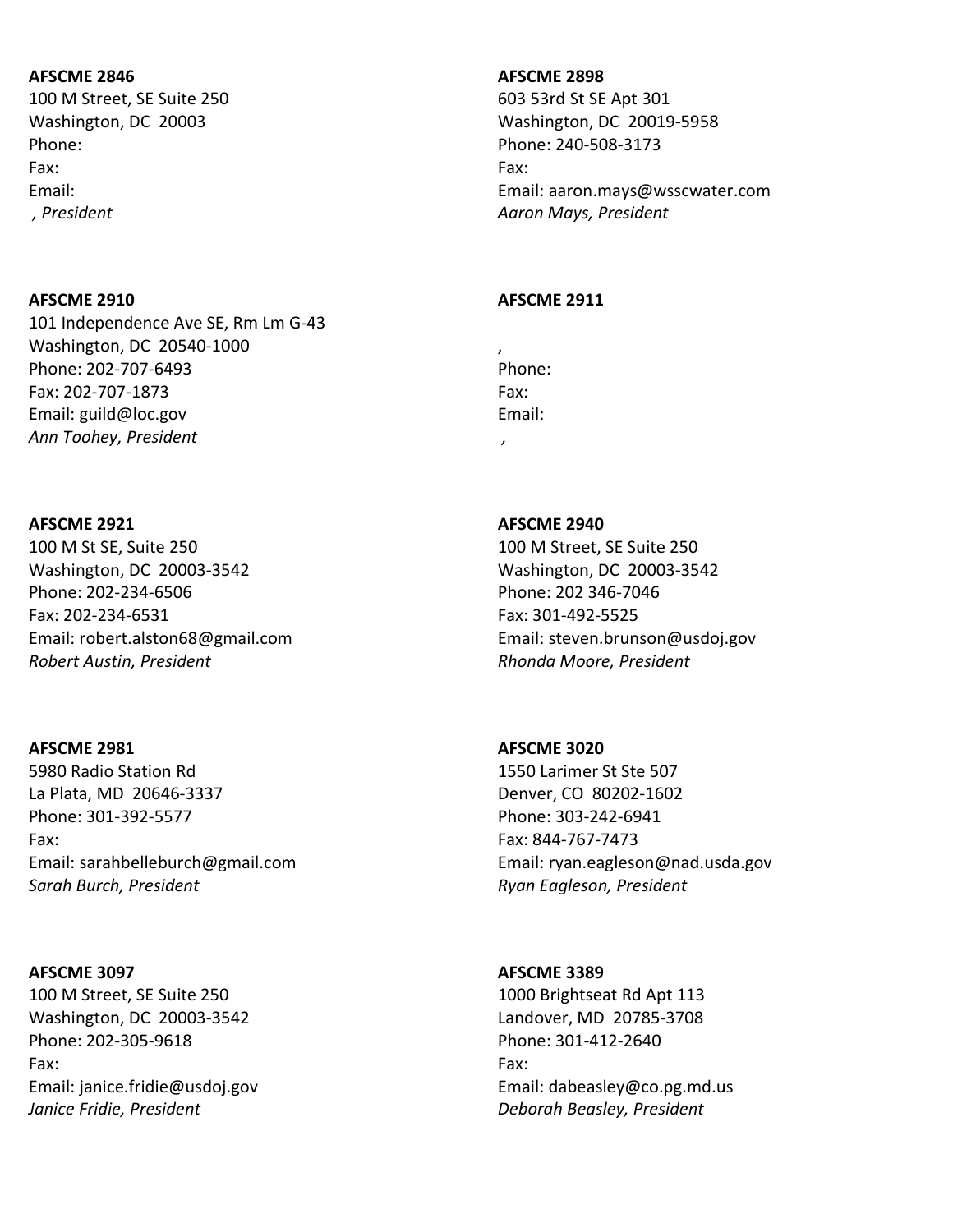101 Philadelphia Ave Takoma Park, MD 20912-4214 Phone: 301-502-2565 Fax: Email: davidb@takomaparkmd.gov David Burbank, President

### AFSCME 3641

3610 Langrehr Rd Ste 101 Baltimore, MD 21244-3030 Phone: 410-917-2767 Fax: Email: afscme\_3641@yahoo.com Rhonda McCard, President

## AFSCME 3652 (NUHHCE)

8181 Professional Pl Ste 116 Landover, MD 20785-2226 Phone: 301-310-6480 Fax: Email: crowderlesley@gmail.com Lesley Crowder, President

## AFSCME 3661

PO Box 8983 Dundalk, MD 21222-0983 Phone: 410-288-5810 Fax: Email: anthony.washington1@maryland.gov Anthony Washington, President

## AFSCME 3675

10206 Hillcrest Dr Cumberland, MD 21502-6747 Phone: Fax: Email: febartlett@atlanticbb.net Rick Bartlett, President

### AFSCME 3548

100 M Street, SE Suite 250 Washington, DC 20003 Phone: 202-692-2649 Fax: Email: Sarah Watson, President

## AFSCME 3644

7935 Vernon Ave Nottingham, MD 21236-3645 Phone: 410-583-6207 Fax: Email: theresa.chenowith@msde.state.md.us Theresa Chenowith, President

## AFSCME 3655

3417 Halifax Ct Pasadena, MD 21122-6641 Phone: 410 768 7660 Fax: Email: mwomble@mdot.state.md.us Mildred Womble, President

## AFSCME 3674

3741 Trent Rd Randallstown, MD 21133-2806 Phone: 410-206-1379 Fax: 410-655-4144 Email: patppl903@comcast.net Pat Kelly, President

# AFSCME 3719

100 M Street, SE Suite 250 Washington, DC 20003 Phone: 202-514-6234 Fax: Email: local3719ofdc@gmail.com Tiffany Wooten, President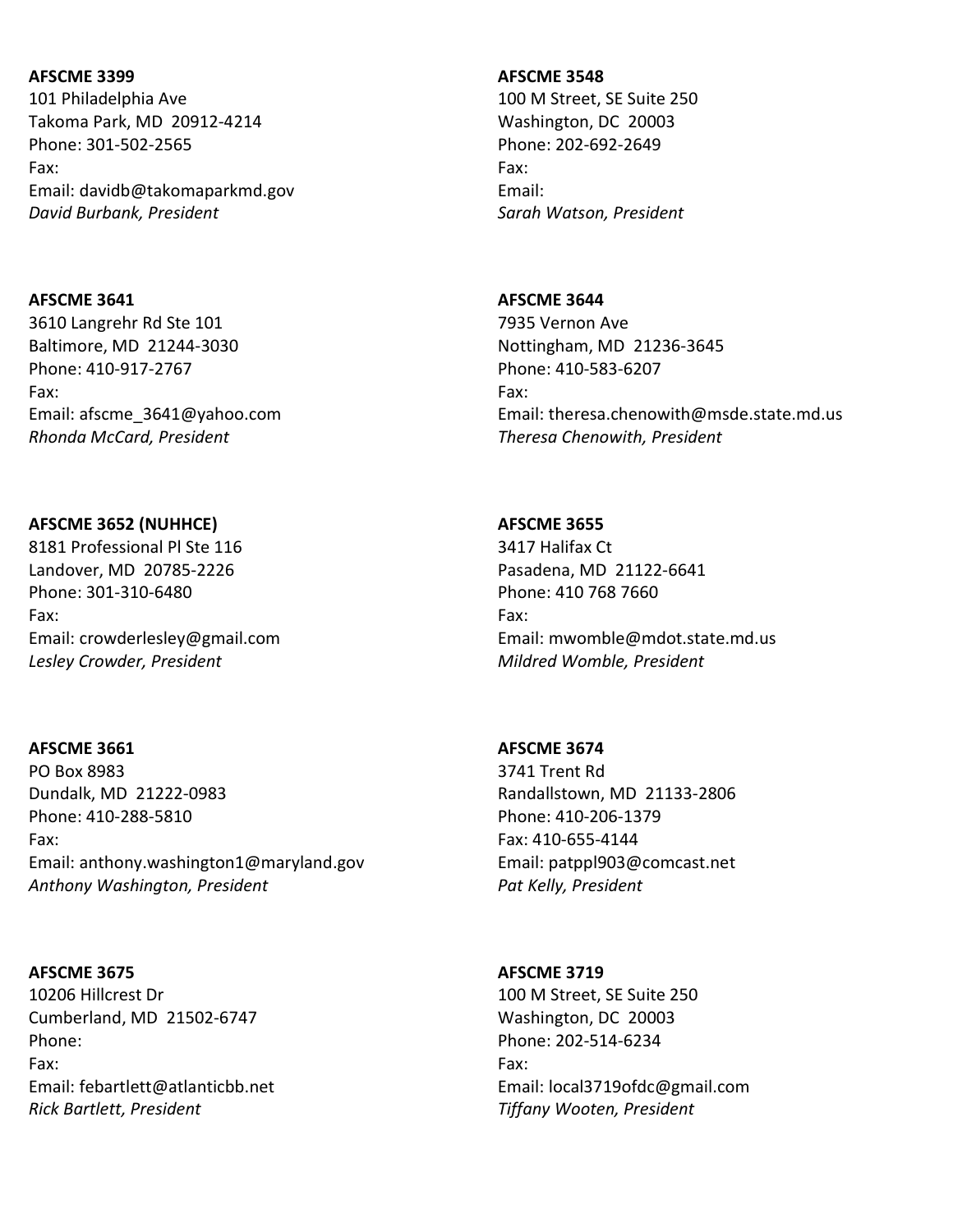## AFSCME 3758 (NUHHCE)

8181 Professional Pl Ste 116 Hyattsville, MD 20785-2226 Phone: Fax: Email: Local3758President@gmail.com Kate Croson, President

### AFSCME 3870

100 M Street, SE Suite 250 Washington, DC 20003 Phone: Fax: Email: sherrie.carter@wdc.usda.gov Sherrie Carter, President

### AFSCME 3976

1400 Independence Ave SW Rm 420 Washington, DC 20250-0002 Phone: 202-720-0556 Fax: Email: teresa.oberti@usda.gov Teresa Oberti, President

## AFSCME 626

100 M Street, SE Suite 250 Washington, DC 20003 Phone: Fax: Email: localbamma@gmail.com Tyree Douglas, President

### AFSCME 658

100 M Street, SE Suite 250 Washington, DC 20003 Phone: Fax: Email: carriegallagher@gmail.com Carrie Gallagher, President

### AFSCME 3829

100 M St SE Ste 250 Washington, DC 20003-3542 Phone: 202-234-6506 Fax: Email: qsabree@howard.edu Qaddafi Sabree, President

## AFSCME 3925

1400 Independence Ave SW Stop 576 Washington, DC 20250-0002 Phone: 703-305-1274 Fax: Email: Walt.Porzel@wdc.usda.gov Latawnya Dia, President

### AFSCME 3980

45971 Frogs Marsh Rd Drayden, MD 20630-3409 Phone: 240-895-4261 Fax: Email: clcolson@smcm.edu Cheryl Colson, President

## AFSCME 631

209 Post Oak Ct Hyattsville, MD 20785-4735 Phone: 702-453-6310 Fax: Email: kentlandboxing@yahoo.com;afscmelocal631@outlook. com Wynton Johnson, President

## AFSCME 709

100 M St SE Ste 250 Washington, DC 20003-3542 Phone: 202-234-6506 Fax: 202-234-6531 Email: dcwalk12@gmail.com Debra Walker, President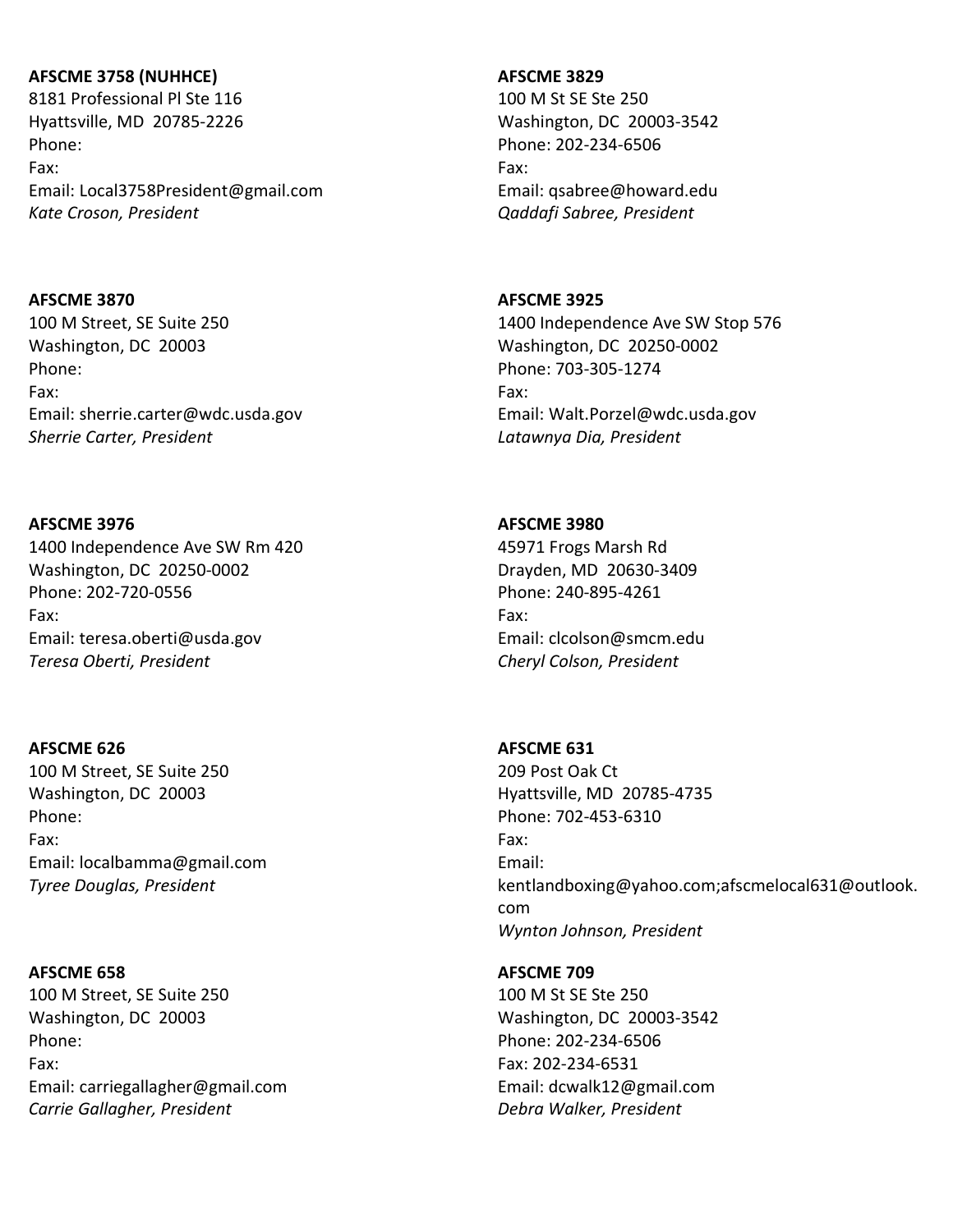100 M St SE Ste 250 Washington, DC 20003-3542 Phone: 202-234-6505 Fax: Email: Darrin.Roach@dc.gov Darrin Roach, President

## AFSCME Council 67 1410 Bush St

Baltimore, MD 21230-1939 Phone: 410-837-7278 Fax: 410-752-1848 Email: gmiddleton@afscme67.org Glenard Middleton Sr., Executive Director

### AFSCME NUHHCE 1199DC

8181 Professional Pl Ste 101 Landover, MD 20785-7213 Phone: 301-577-0805 Fax: 301-577-0800 Email: wsheltonmartin@nuhhce1199dc.org Wanda Shelton-Martin, Executive Director

### Allied Printing Trades Council

6037 Baltimore Ave Riverdale, MD 20737-1903 Phone: 301-699-1202 Fax: Email: janicebort@msn.com;local72c@msn.com Janice Bort, Secretary-Treasurer

### APRI

4371 Parliament Pl Lanham, MD 20706-1805 Phone: Fax: Email: larrygreenhil47@gmail.com Larry Greenhill, Sr., President

### AFSCME Council 20

100 M St SE Ste 250 Washington, DC 20003-3542 Phone: 202-234-6506 x811 Fax: 202-234-6531 Email: awashington@districtcouncil20.org Andrew Washington, President

## AFSCME Maryland

190 W Ostend St Ste 101 Baltimore, MD 21230-3748 Phone: 410-547-1515 Fax: 410-837-5436 Email: pmoran@afscmemd.org Patrick Moran, President

### AGMA

3133 Connecticut Ave., NW, # 701 Washington, DC 20008-5108 Phone: Fax: Email: abeck@musicalartists.org Allison Beck, Mid-Atlantic Counsel

## APALA-DC

815 16th St NW Washington, DC 20006-4101 Phone: 202-639-6237 Fax: 202-508-3716 Email: katrina.dizon@gmail.com;apaladc@gmail.com Katrina Dizon, President

## APWU, Montgomery County Area Local (#3630)

8501 Atlas Dr Gaithersburg, MD 20877-4135 Phone: 301-910-4427 Fax: 301-948-3960 Email: mcal.3630@verizon.net Nanette Corley, President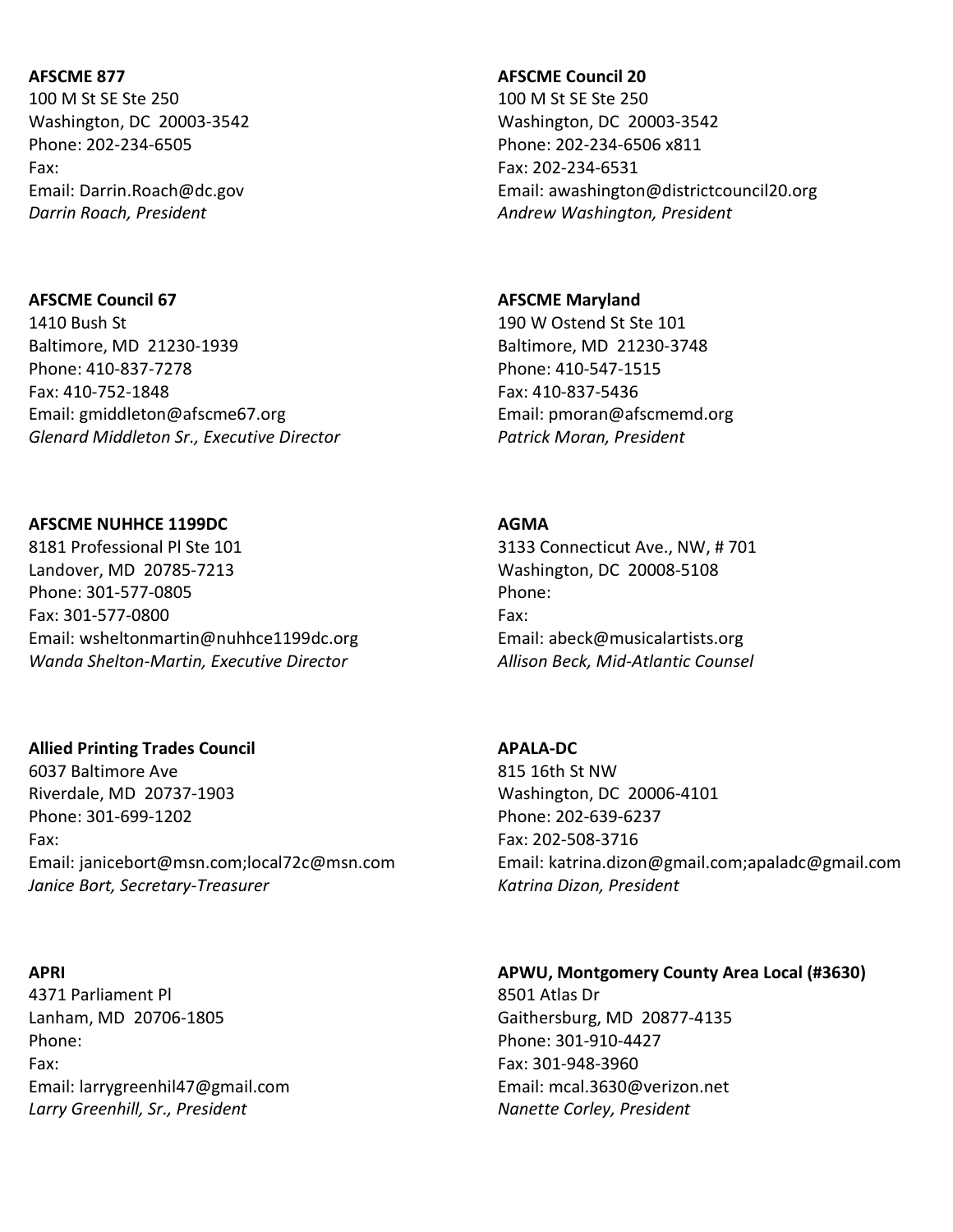## APWU, Nation's Capital and Southern MD

9600 Marlboro Pike Upper Marlboro, MD 20774 Phone: 202-291-0801 Fax: 202-291-0235 Email: msdbriscoe@aol.com Dena Briscoe, President

## ASASP

1300 Caraway Ct Ste 204 Largo, MD 20774-5603 Phone: 301-925-7047 Fax: 301-925-2774 Email: asaspunion@gmail.com Doris Reed, Executive Director

### ATU 689

2701 Whitney Place Forestville, MD MD 20747 Phone: 301-568-6899 Fax: 301-568-0692 Email: rjackson@atu689.org Raymond Jackson, President

### Baltimore-DC Metro Building Trades Council

5829 Allentown Road Camp Springs, MD 20746 Phone: 301-899-8134 Fax: Email: scourtien@bdcbt.org Stephen Courtien, President/Executive Director

### BRICKLAYERS LOCAL 1 MD, DC, VA

5879 Allentown Rd Camp Springs, MD 20746-4570 Phone: 240-695-9463 Fax: 240-695-9467 Email: sgarvin@baclocal1.org Scott Garvin, President

### ARA MD-DC Chapter

2804 Upshur Street Mount Ranier, MD 20712-1576 Phone: 301-325-5708 Fax: Email: flashmanbissell@aol.com Susan Flashman, President

### ATU 1764

9701 Apollo Dr Ste 330 Largo, MD 20774-4795 Phone: 443-815-1655 Fax: Email: atulocal1764info@gmail.com Aaron Duffy, President

### BAKERY WORKERS 118

9602 Martin Luther King Jr Hwy Ste B Lanham, MD 20706-1826 Phone: 301-731-3990 Fax: 301-731-3996 Email: lesjones.bctgmlocal118@gmail.com Les Jones, President/Business Manager

#### BOILERMAKERS 193

1101 W Patapsco Ave Baltimore, MD 21230-3416 Phone: 410-355-2344 Fax: 410-355-2952 Email: dweber193@boilermakerslocal45.org Daniel Weber, Business Manager

## BLET

PO Box 77871 Washington, DC 20013-8871 Phone: 202-549-3947 Fax: Email: HHarris@dcslb.org Herbert Harris, Chairman/State Representative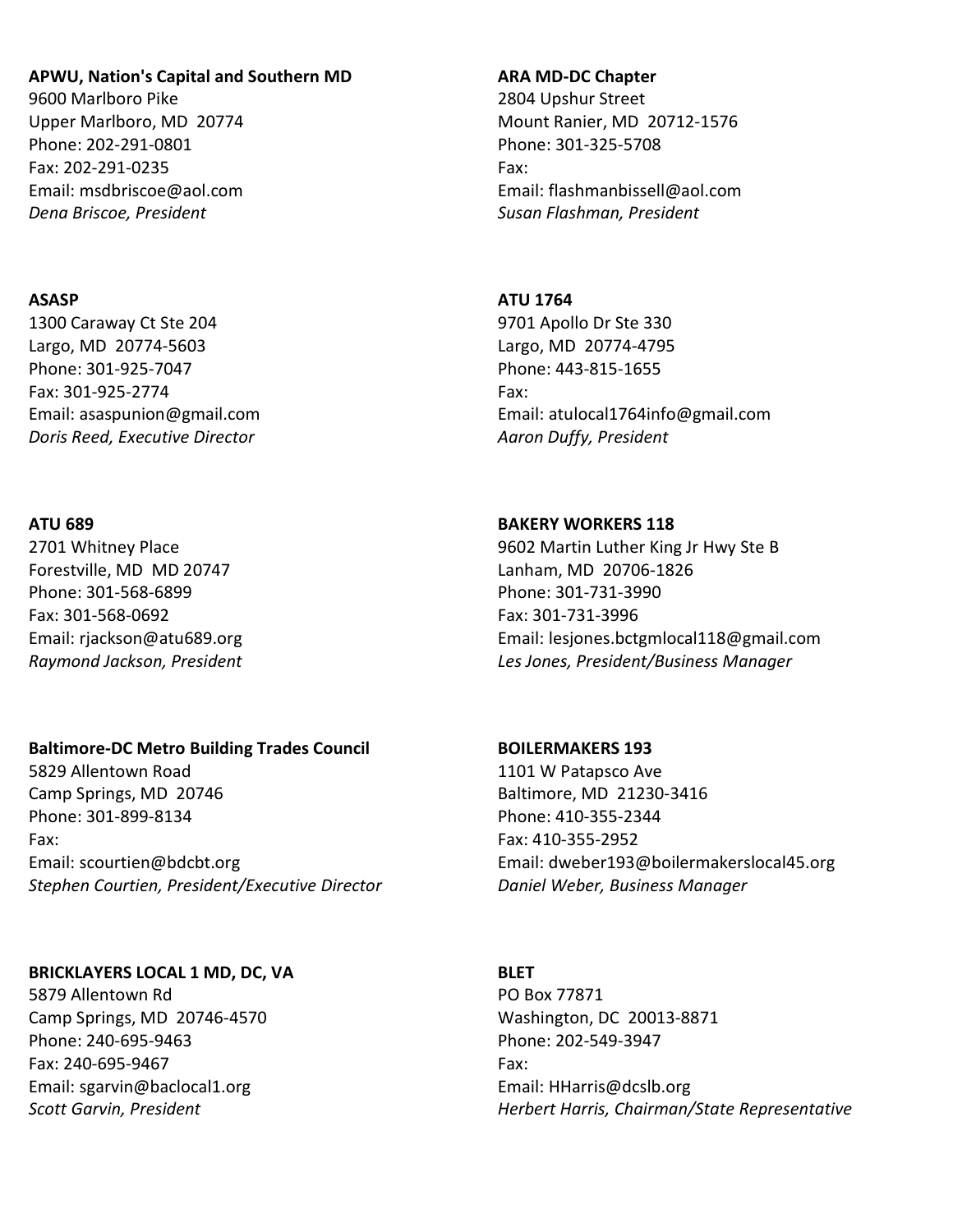## CARPENTERS 197

8500 Pennsylvania Ave Upper Marlboro, MD 20772-2659 Phone: 240-882-2001 Fax: Email: sbrumbaugh@kmlcarpenters.org Scott Brumbaugh, President

## CBTU DC Chapter

PO Box 1304 Washington, DC 20013-1304 Phone: Fax: Email: Gwend Johnson, President

# CLUW, Metro DC Chapter (AFGE 32)

912 Gallatin St NW Apt 101 Washington, DC 20011-3951 Phone: 202-606-0357 Fax: Email: dmbrocki@opm.gov;dbrock1104@hotmail.com;4D04 @anc.dc.gov Donna Brockington, Chapter President

## CWA 14201 (Washington Mailers Union)

9100 Old Marlboro Pk Ste 100 Upper Marlboro, MD 20772 Phone: 301-599-8685 Fax: 301-599-0962 Email: linwood.shiflett@gmail.com Linwood Shiflett, Jr., President

## CWA 2108

10782 Rhode Island Ave Beltsville, MD 20705-2513 Phone: 301-595-2108 Fax: 301-595-2412 Email: local2108@aol.com Marilyn Irwin, President

# Carpenters, Eastern Atlantic States Regional Council

8500 Pennsylvania Avenue Upper Marlboro, MD 20772 Phone: 240-882-2001 Fax: Email: sbrumbaugh@kmlcarpenters.org Scott Brumbaugh, President

## CLUW Chesapeake Bay Chapter

PO Box 242 Cheltenham, MD 20623-0242 Phone: Fax: Email: 1949phoenix@gmail.com Brenda Savoy,

## CWA 101-12

4626 Wisconsin Ave NW Ste 200 Washington, DC 20016-4625 Phone: 202-362-9413 Fax: 202-537-3540 Email: LaCapiton1@aol.com;ctu10112@aol.com Robert Stevenson, President

## CWA 2107

1825 George Ave Ste 3 Annapolis, MD 21401-4129 Phone: 410-268-2107 Fax: 410-268-2150 Email: sopfer@cwa-2107.org Shannon Opfer, President

## CWA 2222

4186 Winchester Rd Marshall, VA 20115-3268 Phone: 703-256-2200 Fax: 703-914-9153 Email: presidentcwa2222@gmail.com Jeremy French, President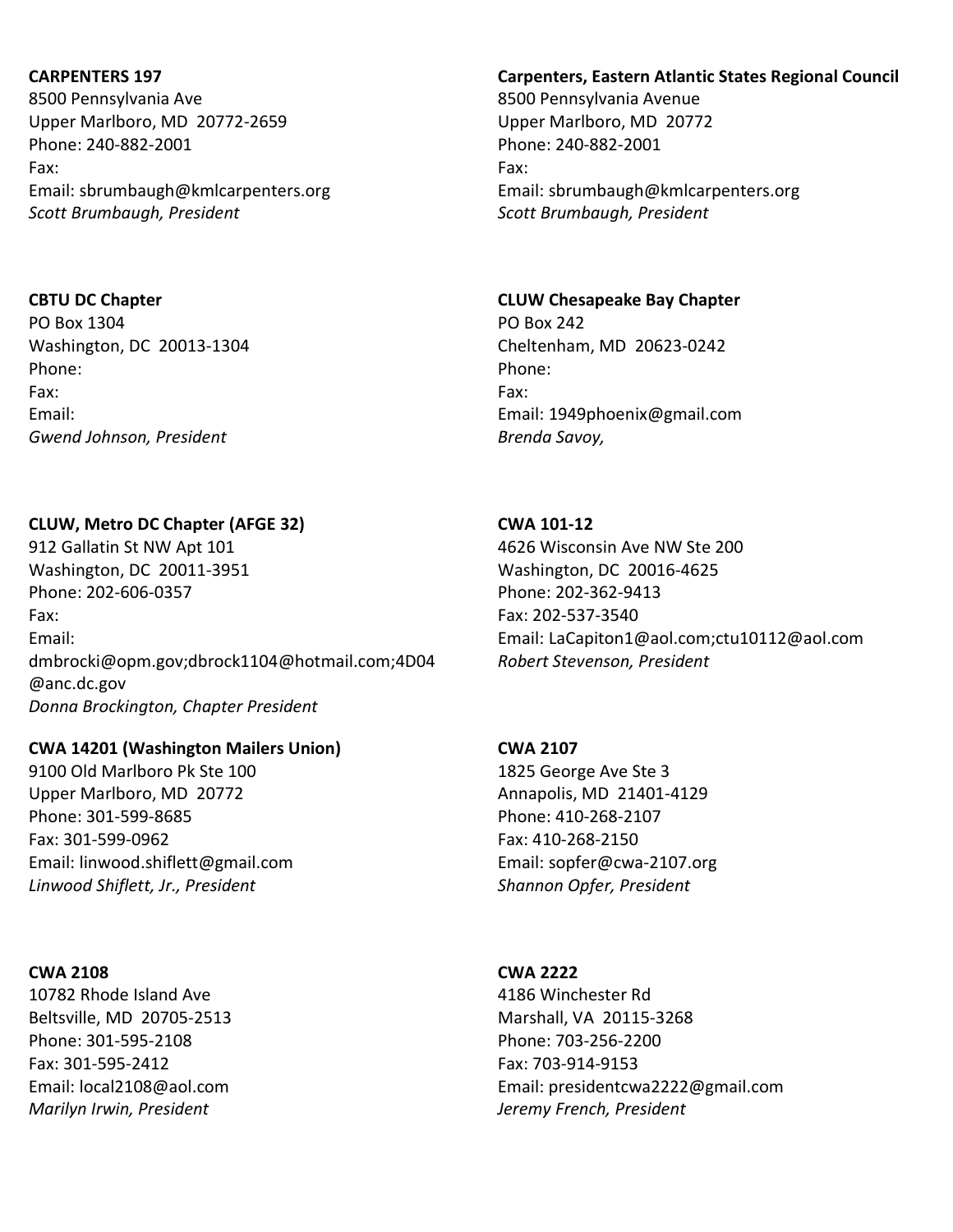## CWA 2300

7756 Lakecrest Dr Greenbelt, MD 20770-3304 Phone: Fax: Email: profcomm2300@aol.com Daisy Brown, President

## CWA District 2

501 3rd St NW Washington, DC 20001-2760 Phone: 215-546-5574 Fax: 215-985-2102 Email: emooney@cwa-union.org Ed Mooney, Vice President

## DC-Baltimore Pride At Work

555 New Jersey Ave NW Washington, DC 20001-2029 Phone: Fax: Email: asherhuey@gmail.com Asher Huey, Chair

## FIREFIGHTERS 36

3002 12th St NE Washington, DC 20017-2408 Phone: 202-635-8500 Fax: 202-526-2986 Email: dabney.hudson@iaff36.org Dabney Hudson, President

## GCC/IBT 72-C (Washington D.C. Printing Union)

6037 Baltimore Ave Riverdale, MD 20737-1903 Phone: 301-699-1202 Fax: 301-699-1203 Email: local72c@msn.com Paul Atwill, President

## CWA 2336

151 Riggs Rd NE Washington, DC 20011-2400 Phone: 202-291-1500 Fax: 202-829-0202 Email: president@cwalocal2336.org;union@cwalocal2336.org Terry Garner, President

## DC Young Trade Unionists

900 7th St NW Washington, DC 20001-3886 Phone: 202-728-6203 Fax: Email: Tarn@ibew.org Tarn Goelling, Chair

## **DCNA**

5100 Wisconsin Ave NW Ste 306 Washington, DC 20016-4130 Phone: 202-244-2705 Fax: 202-362-8285 Email: info@dcna.org Edward Smith, Executive Director

## GCC/IBT 285-M/538C

6210 N Capitol St NW Washington, DC 20011-1416 Phone: 202-882-3000 x11 Fax: 202-291-8951 Email: local285@yahoo.com William Tull, President

# GPO Joint Council of Unions/GCC/IBT

732 N Capitol St NW Ste A-201 Washington, DC 20401-0002 Phone: 202-321-8921 Fax: Email: mprailow@gpo.gov Melvin Prailow, Chairman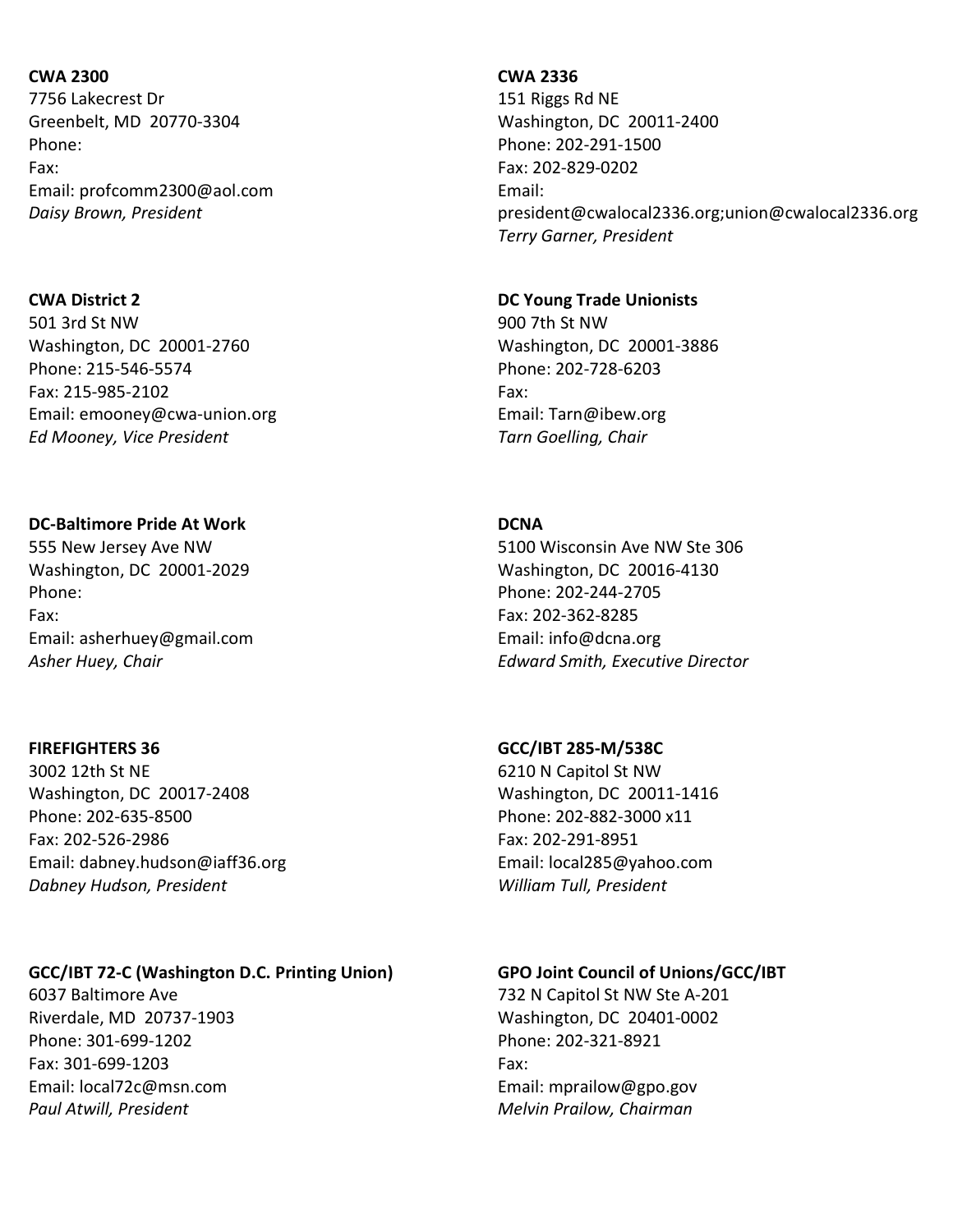## IAM 1486

11964 Calico Woods Pl Waldorf, MD 20601-7219 Phone: 301-705-7180 Fax: Email: bigmack4769@aol.com Milton Payne,

## IAM 1759

1037 Sterling Rd Ste 104 Herndon, VA 20170-3839 Phone: 703-318-8487 Fax: 703-318-9204 Email: jgrandestaff@mail.iam1759.org John Grandestaff, President

#### IAM 2135

PO Box 2528 Decatur, TX 76234-6164 Phone: Fax: Email: danny.russell@bep.gov;iamlocal2135@gmail.com Danny Russell, President

### IATSE 22

1810 Hamlin Street, NE Washington, DC 20018 Phone: 202-269-0212 Fax: 202-635-0192 Email: pres@iatselocal22.com David McIntyre, President

#### IATSE 600

70 W 36th St Fl 9 New York, NY 10018-1798 Phone: 212-647-7300 Fax: 212 647-7318 Email: ckantor@icg600.com Chaim Kantor, Eastern Region Director

#### IAM 174

PO Box 162958 Fort Worth, TX 76161 Phone: 817-905-3012 Fax: Email: Benjamin.Brightjr@bep.gov Benjamin Bright, President/Chief Steward

#### IAM 193

2002 Dogwood Dr Waldorf, MD 20601-3330 Phone: 240-346-4051 Fax: Email: ajohnson193@yahoo.com Allen Johnson, Secretary-Treasurer

### IAM CE1 (NPCEU)

| ,      |  |
|--------|--|
| Phone: |  |
| Fax:   |  |
| Email: |  |

,

#### IATSE 487

2301 Russell Street Baltimore, MD 21230-3127 Phone: 410-732-0414 Fax: Email: iatse487@iatse487.org Edward Hohman, President

### IATSE 772

6620 10th St Unit B1 Alexandria, VA 22307-6620 Phone: 703-822-3621 Fax: 301-322-3125 Email: President@iatse772.org Wanda Shaffer, President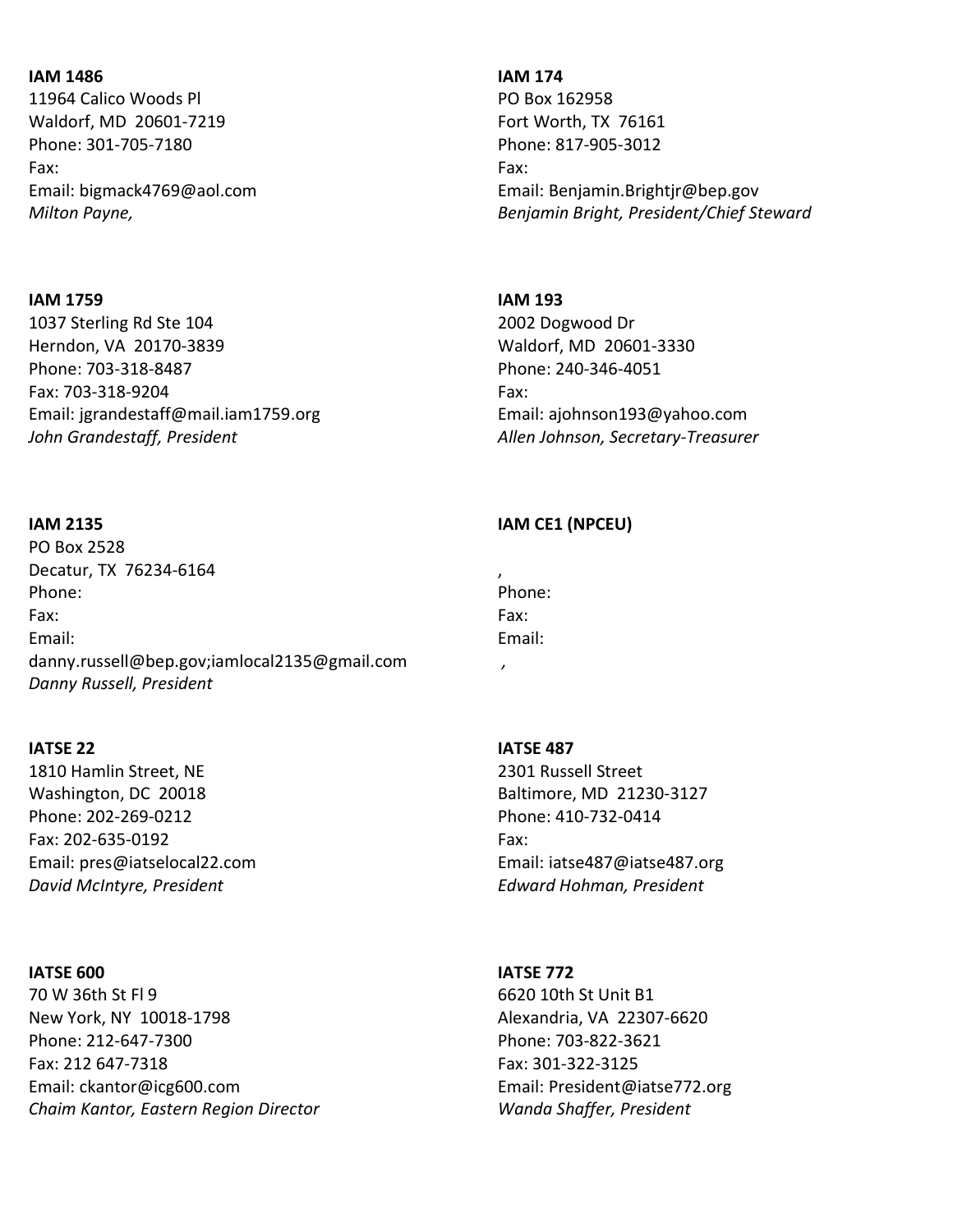### IATSE 868

PO Box 58129 Washington, DC 20037-8129 Phone: 202-422-1782 Fax: Email: businessagent@iatse868.com Anita Wilkinson, Business Manager

# IBEW 1900

1400 Mercantile Ln Ste 256 Largo, MD 20774-5333 Phone: 301-322-6030 Fax: 301-322-6181 Email: jimgriffin@ibew1900.org James Griffin, President/Business Manager/Fin Sec

### IBEW 70

3606 Stewart Rd Forestville, MD 20747-4740 Phone: 301-516-7730 Fax: 301-516-7344 Email: lu70ibew@gmail.com William Tipton Jr, Business Mgr.

### IFPTE 75 (CREA)

101 Independence Avenue SE, LM-412 Washington, DC 20540-7999 Phone: 202-707-7636 Fax: 202-707-8068 Email: crea@crs.loc.gov;sthaul@crs.loc.gov Susan Thaul, Ph.D., President

### INSULATORS AND ALLIED WORKERS LOCAL 24

901 Montgomery St Laurel, MD 20707-3411 Phone: 301-725-2400 Fax: 301-725-0804 Email: lino.cressotti@insulators24.org Lino Cressotti, Business Mgr.

### IBEW 1200

6500 Seven Locks Rd Ste 218 Cabin John, MD 20818-1300 Phone: 410-891-5850 Fax: Email: ibewl1200@gmail.com Kenneth Brown, Jr., Business Manager

### IBEW 26

4371 Parliament Pl Lanham, MD 20706-1805 Phone: 301-459-2900 Fax: 301-459-2100 Email: ghogan@ibewlocal26.org George Hogan, Business Manager

### IFPTE 70

1225 I St NW Ste 600 Washington, DC 20005-5960 Phone: 262-352-0921 Fax: Email: kblado@npeu.org Kayla Blado, President

#### IFPTE JUDICIAL COUNCIL 3

P.O. Box 75728 Washington, DC 20013 Phone: 202-442-9536 Fax: Email: phess2@aol.com ALJ William L. England, Jr, Acting President

### IRONWORKERS 5

9301 Peppercorn Pl Largo, MD 20774-5305 Phone: 301-599-0960 Fax: 301-599-0962 Email: Abast@ironworkers5.org Aaron Bast, Business Manager/FST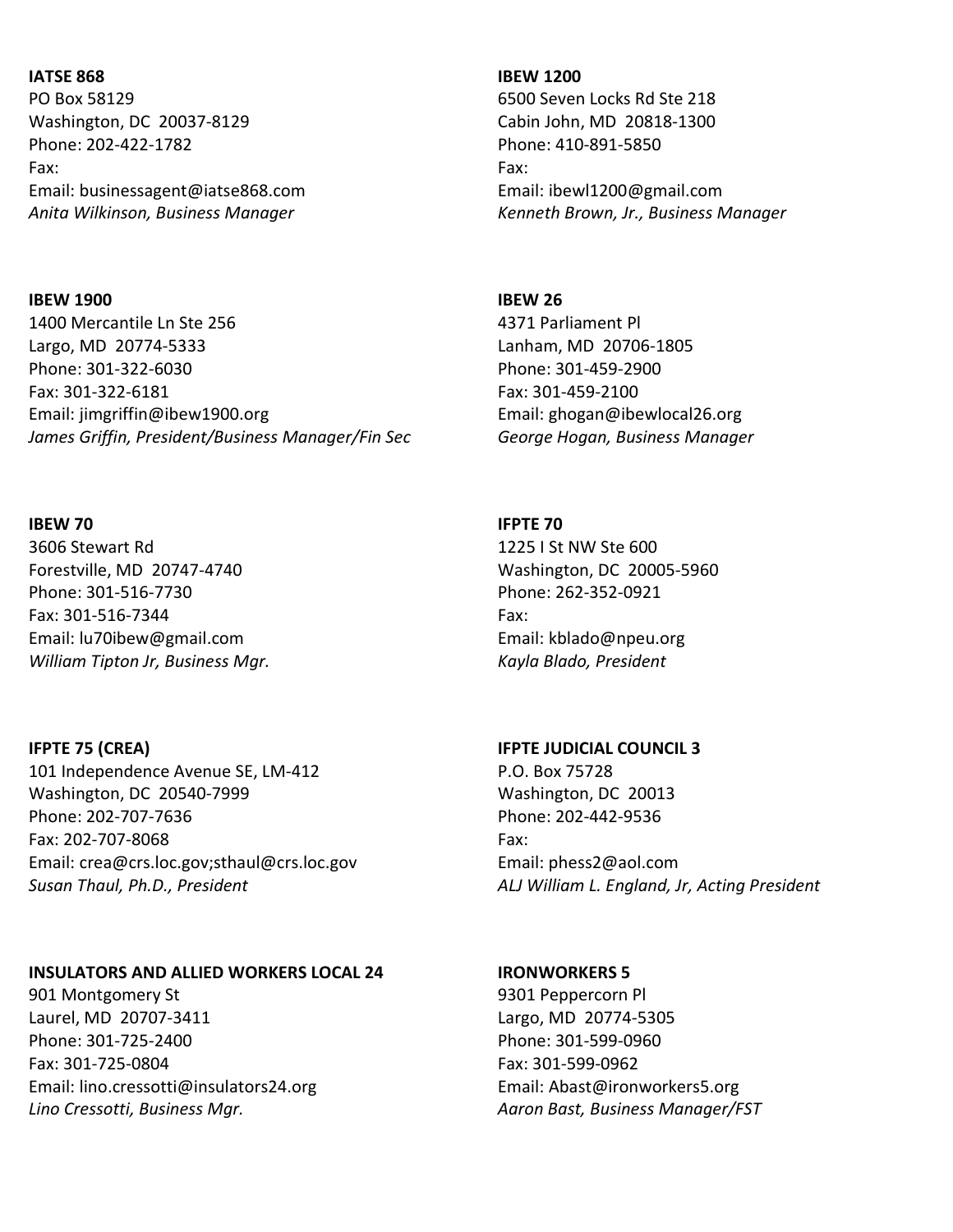## Ironworkers District Council of the Mid-Atlantic States

2418 E Joppa Rd Parkville, MD 21234-2922 Phone: 410-661-3857 Fax: 410-661-3859 Email: kmartin@iwintl.org Kendall Martin, President

### IUOE 77

4546 Brittany Way Suitland, MD 20746 Phone: 301-899-6900 Fax: 240-719-2543 Email: josh@iuoelocal77.org Josh VanDyke, Business Manager

### Labor Council for Latin American Advancement (LCLAA)

815 16th St NW Fl 3 Washington, DC 20006-4101 Phone: 202-508-6919 Fax: 202-508-6922 Email: kpineda@lclaa.org Karla Pineda, Operations Manager

## LiUNA LOCAL 11

5201 1st Pl NE Washington, DC 20011-3403 Phone: 202-723-3366 Fax: Email: ddesmond@bwldc.org Dennis Desmond, Business Manager

## MUSICIANS LOCAL 161-710

4400 Macarthur Blvd NW Ste 306 Washington, DC 20007-2521 Phone: 202-337-9325 Fax: 202-338-3787 Email: emalagajr@gmail.com Ed Malaga, President

## IUEC 10

9600 Martin Luther King Jr Hwy Lanham, MD 20706-1828 Phone: 301-459-0497 Fax: 301-459-3991 Email: dwatson@iuec10.org D. Mike Watson, Business Agent

## IUOE 99

9315 Largo Dr W Ste 200 Upper Marlboro, MD 20774-4755 Phone: 202-337-0099 x115 Fax: 240-716-3956 Email: dhavard@iuoelocal99.org Donald Havard, Business Manager

## Laborers' District Council, Baltimore/Washington

11951 Freedom Dr Ste 310 Reston, VA 20190-5686 Phone: 703-390-9916 Fax: 703-860-1865 Email: dallison@bwldc.org Dave Allison, Business Manager

## MONTGOMERY COUNTY FEDERATION OF TEACHERS

7109 Ridgewood Ave Chevy Chase, MD 20815-5147 Phone: 301 949 2220 Fax: 301-652-5793 Email: josephamonte@verizon.net Joseph A. Monte, AFT Maryland Trustee

## NABET-CWA LOCAL 52031

4483 Forbes Blvd Ste B Lanham, MD 20706-4377 Phone: 301-459-4999 Fax: 301-459-4975 Email: president@nabet31.org Robert Bob Williams, President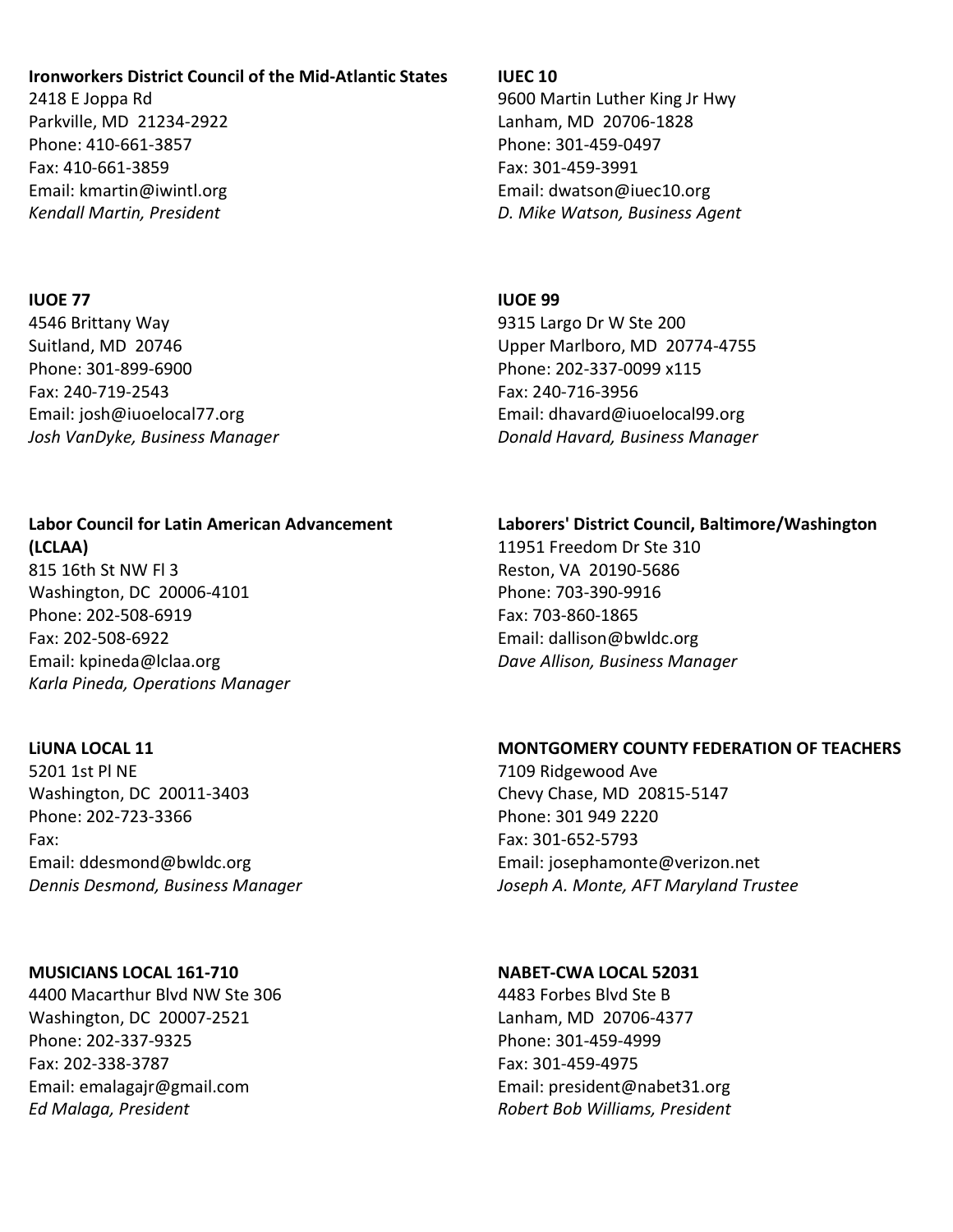## NALC 142

6310 Chillum Pl NW Washington, DC 20011-1404 Phone: 202-291-4930 Fax: 202-291-4944 Email: khooks@branch142.com Keith Hooks, President

### NEA/UDCFA

4200 Connecticut Ave NW Rm 310 Washington, DC 20008-1122 Phone: 202-274-7108 Fax: 202-274-7109 Email: UDCFANEA@udc.edu Wilmer Johnson, President

#### NFFE-IAM LOCAL 2

1225 New York Ave NW Ste 450 Washington, DC 20005-6405 Phone: 202-216-4450 Fax: 202-898-1861 Email: jatkins@nffe.org Jai Atkins, President

### NNU (NATIONAL NURSES UNITED)

8455 Colesville Rd Ste 1100 Silver Spring, MD 20910-3315 Phone: 240-235-2000 Fax: 240-235-2019 Email: kzinn@nationalnursesunited.org;kzinn9@gmail.com Ken Zinn,

#### OPEIU 153

80 8th Ave Fl 20 New York, NY 10011-7144 Phone: 212-675-3210 Fax: 212-727-3466 Email: rlanigan@opeiu.org Richard Lanigan, President

#### NALC 3825

PO Box 1398 Rockville, MD 20849-1398 Phone: 301-424-5960 Fax: 301-838-0117 Email: NalcBr3825@aol.com Kenneth Lerch, President

## NEWS GUILD 32035

1225 I St NW Ste 300 Washington, DC 20005-5955 Phone: 202-785-3650 x12 Fax: 202-785-3659 Email: cparks@wbng.org Cetewayo Parks, Executive Director

#### NFL PLAYERS ASSOCIATION

1133 20th St NW Washington, DC 20036-3408 Phone: 800-372-2000 Fax: Email: heather.mcphee@nflplayers.com Heather McPhee,

## NWU 2 (UAW 1981)

6113 Lombard St Cheverly, MD 20785-1206 Phone: Fax: Email: margie.burns@gmail.com Margie Burns,

### OPEIU 2

8555 16th St Ste 550 Silver Spring, MD 20910-2840 Phone: 301-608-8080 x18 Fax: 301-608-2586 Email: ddyer@opeiu-local2.org Dan Dyer, President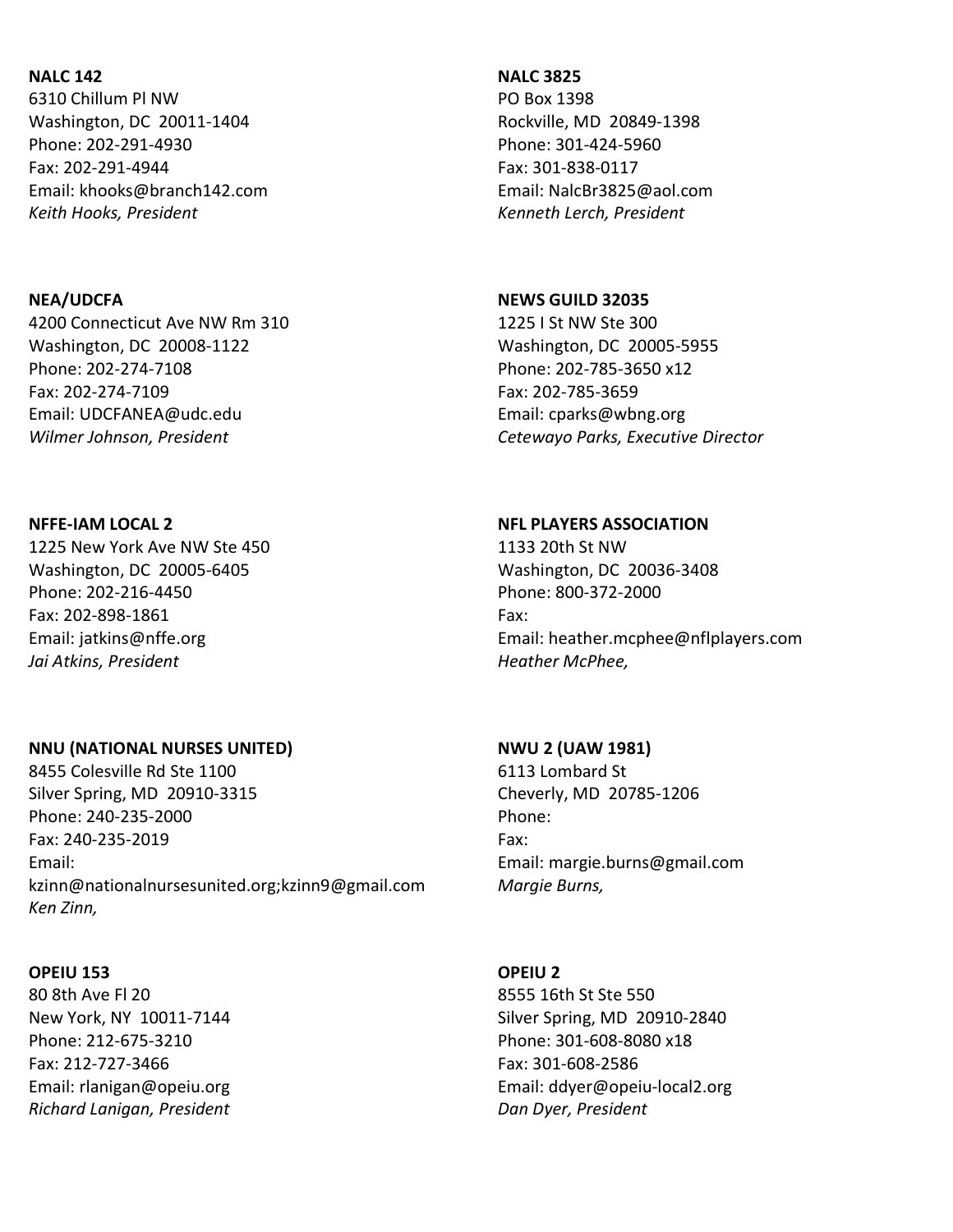### OPEIU 277

c/o AIL 1701 K Street NW, Suite 300 Washington, DC 20006 Phone: 202-833-2030 Fax: Email: gefarenthold@ailife.com George Farenthold, DC contact

### PLASTERERS' & CEMENT MASONS 891

1517 Kenilworth Ave NE Washington, DC 20019-2006 Phone: 202-398-5858 Fax: 202-399-2733 Email: cjimenezopcmdc@aol.com Carlos Jimenez, Business Manager

### PLUMBERS 5

5891 Allentown Rd Camp Springs, MD 20746 Phone: 301-899-7861 Fax: 301-899-7868 Email: pl5@comcast.net Jim Kileen, Business Manager

## RODMEN 201

C/O Iron 5, 9301 Peppercorn Place Largo, MD 20774 Phone: Fax: Email: Aaron Bast,

## SAG-AFTRA WASHINGTON MID-ATLANTIC LOCAL

7735 Old Georgetown Rd Ste 950 Bethesda, MD 20814-6215 Phone: 301-657-2560 x862 Fax: 301-656-3615 Email: Pat.ODonnell@sagaftra.org Patricia O'Donnell, Executive Director

# Painters DC 51 4700 Boston Way Lanham, MD 20706-4311 Phone: Fax: 301-918-3177 Email: ltaylorii@verizon.net Lynn Taylor, Business Manager/Secretary Treasurer

## PLATE PRINTERS 2 14th & C Sts SW, Rm 213-4 Washington, DC 20228-0001 Phone: 202-874-2554 Fax: 2028741187 Email: Kenneth.johnson@bep.gov Ken Johnson, President

## ROAD SPRINKLER FITTERS 669

7050 Oakland Mills Rd Ste 200 Columbia, MD 21046-2194 Phone: 410-381-4300 Fax: 301-621-8050 Email: Brian Dunne, Business Manager

## ROOFERS 30

6447 Torresdale Ave Philadelphia, PA 19135-3320 Phone: 215-331-8771 Fax: 215-331-8325 Email: Rooferslocal30@yahoo.com Shawn McCullough, Business Manager

## SCHOOL OFFICERS, COUNCIL OF/AFSA LOCAL 4

2120 Bladensburg Rd NE Ste 205 Washington, DC 20018-1440 Phone: 202-526-4700 Fax: 202-526-8088 Email: rjackson@councilofschoolofficers.org Richard Jackson, President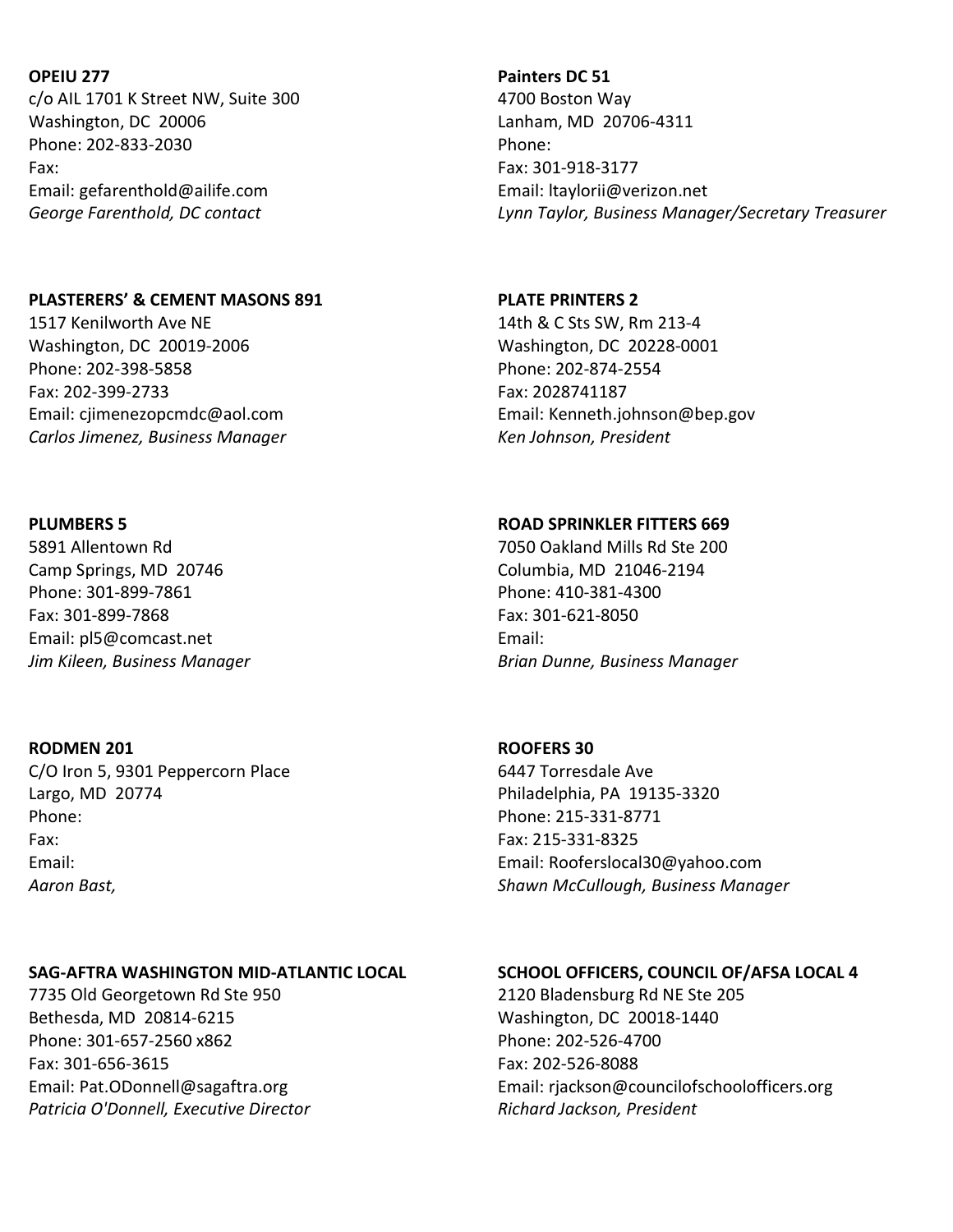### SEIU 1199 UHE-MD/DC REGION

611 N. Eutaw Street Baltimore, MD 21201 Phone: 410-332-1199 Fax: 410-332-1291 Email: lisamg@1199.org Lisa Brown, Executive VP

#### SEIU 400 PG

9700 Pennsylvania Ave Upper Marlboro, MD 20772-3688 Phone: 301-403-0271 Fax: 301-403-0276 Email: seiulocal400pg@gmail.com William Sellman, President

### SEIU Maryland/DC State Council

1410 Bush St # F Baltimore, MD 21230-1939 Phone: 410-280-0830 Fax: 410-368-4046 Email: tcavanagh@seiumddc.org Terry Cavanagh, Executive Director

#### SMART 1933

1307 Brookland Parkway Richmond, VA 23227 Phone: 804-920-0691 Fax: Email: williebates10@verizon.net William Bates, Chairperson

### TEAMSTERS 639

3100 Ames Pl NE Washington, DC 20018-1513 Phone: 202-636-8170 ext.205 Fax: 202-529-9382 Email: jgibson@local639.org John Gibson, President

## SEIU 32BJ

1025 Vermont Ave NW Fl 7 Washington, DC 20005-3577 Phone: 202-742-1633 Fax: 202-939-0574 Email: JContreras@seiu32bj.org Jaime Contreras, District Chair and Area Director

### SEIU 722

1673 Columbia Rd NW Ste 100 Washington, DC 20009-3612 Phone: 202-483-6221 Fax: 202-483-6242 Email: seiu722@aol.com Daniel Fields, President

### SMART 100

4725 Silver Hill Rd Suitland, MD 20746-2400 Phone: 301 568-8655 Fax: 301-967-1683 Email: rLaBille@smart100.org Richard LaBille III, Business Manager/President

### SMART-TD 1470

63 Bryans Mill Way Catonsville, MD 21228 Phone: 410-746-3434 Fax: 410-203-2570 Email: local1470@gmail.com Edward Turner, President

### TEAMSTERS 730

2001 Rhode Island Ave NE Washington, DC 20018-2834 Phone: 202-529-3434 Fax: 202-529-0389 Email: ritchiebrooks@verizon.net Ritchie Brooks, President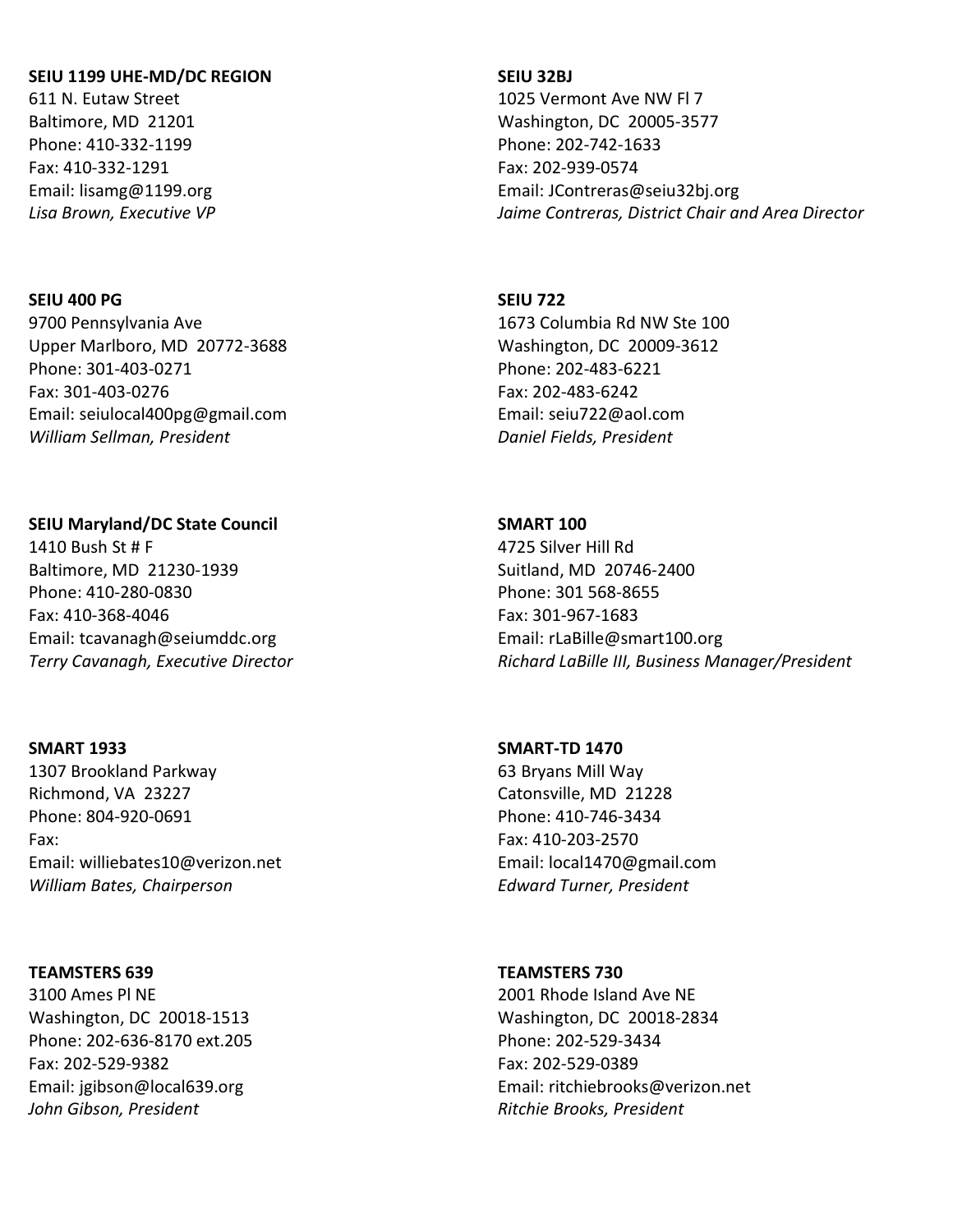## TEAMSTERS 922

2120 Bladensburg Rd NE Ste 102 Washington, DC 20018-1440 Phone: 202-526-9250 Fax: Email: teamsters922@gmail.com Rudolph Gardner, President

## Teamsters Joint Council 55/Teamsters 922

2120 Bladensburg Rd NE Ste 102 Washington, DC 20018-1440 Phone: 202-526-9250 ex13 Fax: 202-526-9253 Email: frankbmyers@teamsters67.com Frank Myers, President

## UFCW 400

8400 Corporate Dr Ste 200 Landover, MD 20785-2238 Phone: 301-459-3400 Fax: Email: Mark Federici, President

## UNITE HERE 25

901 K St NW Ste 200 Washington, DC 20001-4223 Phone: 202-737-2225 Fax: 202-393-3741 Email: jboardman@local25now.org John Boardman, Exec. Secretary-Treasurer

## Workers United Mid-Atlantic Joint Board (SEIU)

5735 Industry Lane, Bldg C, Ste 101 Frederick, MD 21704 Phone: 410-659-2191 Fax: 410-659-1790 Email: pjaysr@marjb.org Patrick Jones Sr, Director

## TEAMSTERS 96

5627 Allentown Road, Suite 202 Suitland, MD 20746 Phone: 202-997-6080 Fax: Email: robinson87991@aol.com Bernard Robinson, Secretary Treasurer

## UFCW 1994 MCGEO

600 S Frederick Ave Ste 200 Gaithersburg, MD 20877-1276 Phone: 301-977-2447 Fax: 301-977-6752 Email: grenne@mcgeo.org Gino Renne, President

## UNITE HERE 23

1775 K St NW Ste 620 Washington, DC 20006-1530 Phone: 202-661-3668 Fax: Email: bbayou@unitehere.org Bert Bayou, Organizer

## UNITE HERE 7

1800 N Charles St Ste 500 Baltimore, MD 21201-5987 Phone: 443-438-5607 Fax: 443-438-5702 Email: local7@unitehere.org Roxie Herbekian, President

## Workers United Mid-Atlantic Local 1071-2 (SEIU)

5735 Industry Lane, Bldg C, Ste 101 Frederick, MD 21704 Phone: 410-659-2191 Fax: Email: William Ramirez, Steward